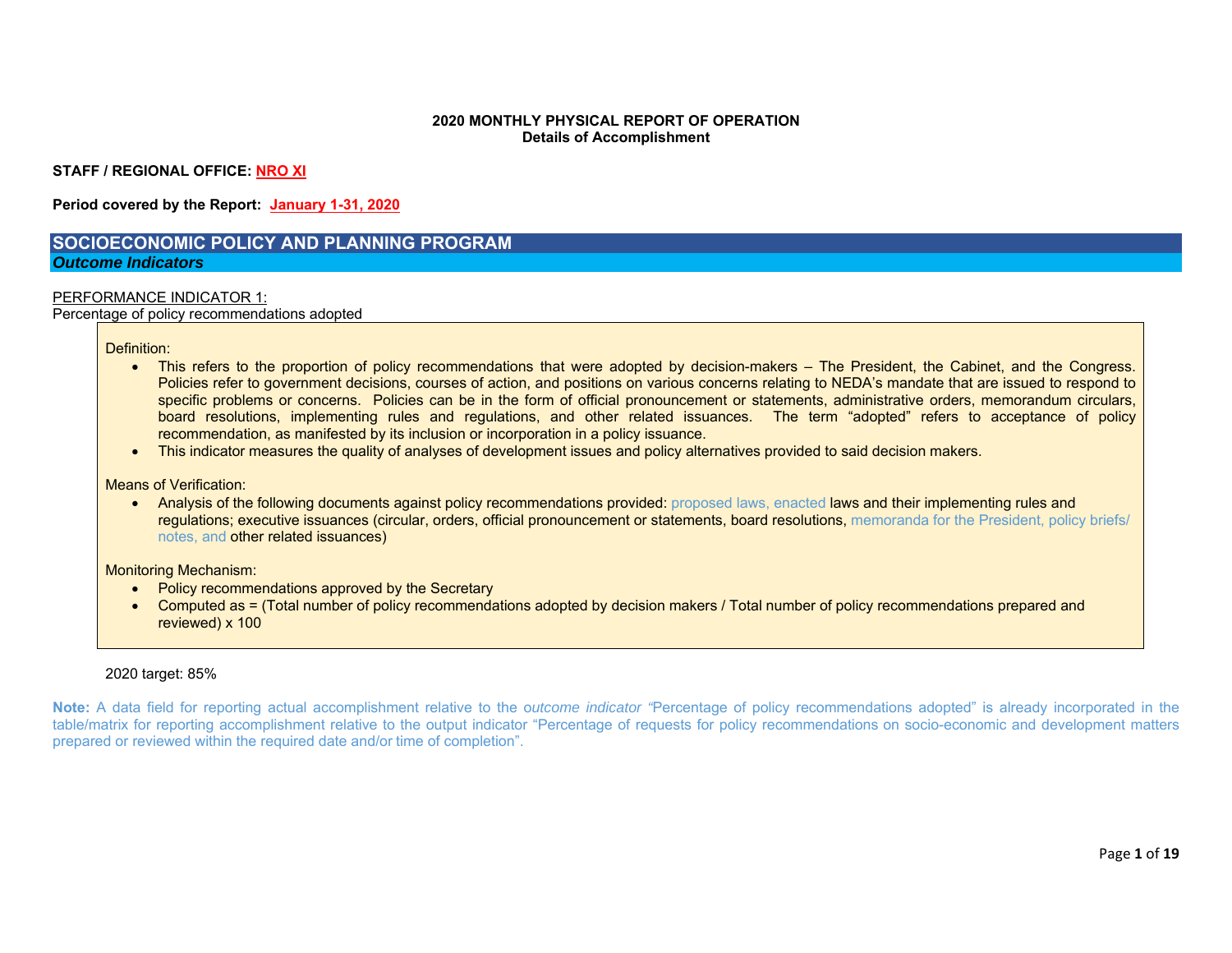## PERFORMANCE INDICATOR 2 Percentage of agenda items related to the Plans for NEDA Board Committees where NEDA is the secretariat

# Definition:

- This refers to the percentage share of Plan-related concerns' inclusion as agenda items to the total number of agenda items developed by NEDA as Secretariat and adopted by the NEDA Board Committees (including TWGs, ETBs, IACs, and the Technical Committee on the NPP).
- Plans refer to the following, among others: Philippine Development Plan (PDP), Regional Development Plans (RDP), Area Spatial Development Framework (ASDF) plans, Regional Spatial Development Framework (RDSF) plans, National Physical Framework Plan (NPFP), National Priority Plan (NPP), and other plans that NEDA is tasked to prepare in accordance with pronouncements and priorities of the President, laws, rules and regulations, and executive issuances in the future.

Means of Verification:

 Analysis of the following documents: NEDA Board Committees' resolution, minutes of meetings of NEDA Board Committees and its Other Committees (including TWGs, ETBs, IACs, and the Technical Committee on the NPP)

Monitoring Mechanism:

- Accomplishments are integrated in the NEDA Quarterly Physical Report of Operations (QPRO) which is submitted to DBM and COA as well as in the Office Performance Commitments.
- Computed as = (Total number of Plan-related concerns included as agenda items / Total number of agenda items adopted by NEDA Board Committees) x 100

| <b>C/o All Staffs and NROs)</b>                                                            |                                                                                                                                       |                           |                                                                                                                                                         |                |
|--------------------------------------------------------------------------------------------|---------------------------------------------------------------------------------------------------------------------------------------|---------------------------|---------------------------------------------------------------------------------------------------------------------------------------------------------|----------------|
| LIST OF PLAN-RELATED CONCERNS<br><b>INCLUDED AS AGENDA ITEMS</b>                           | NAME OF NEDA BOARD<br>COMMITTEE (including<br>TWGs, ETBs, IACs, and the<br>Technical Committee on the<br>NPP)<br>(e.g. SDC, INFRACOM) | DATE OF<br><b>MEETING</b> | LIST OF AGENDA ITEMS<br><b>ADOPTED BY NEDA BOARD</b><br><b>COMMITTEES</b> (including<br>TWGs, ETBs, IACs, and the<br>Technical Committee on the<br>NPP) | <b>REMARKS</b> |
|                                                                                            |                                                                                                                                       |                           |                                                                                                                                                         |                |
| $\overline{2}$                                                                             |                                                                                                                                       |                           |                                                                                                                                                         |                |
| 3.                                                                                         |                                                                                                                                       |                           |                                                                                                                                                         |                |
| <b>TOTAL NUMBER OF PLAN-RELATED</b><br><b>CONCERNS INCLUDED AS AGENDA</b><br><b>ITEMS:</b> |                                                                                                                                       |                           | <b>TOTAL NUMBER OF</b><br><b>AGENDA ITEMS ADOPTED</b><br><b>BY THE NEDA BOARD</b><br><b>COMMITTEES =</b>                                                |                |

# 2020 Target: 93%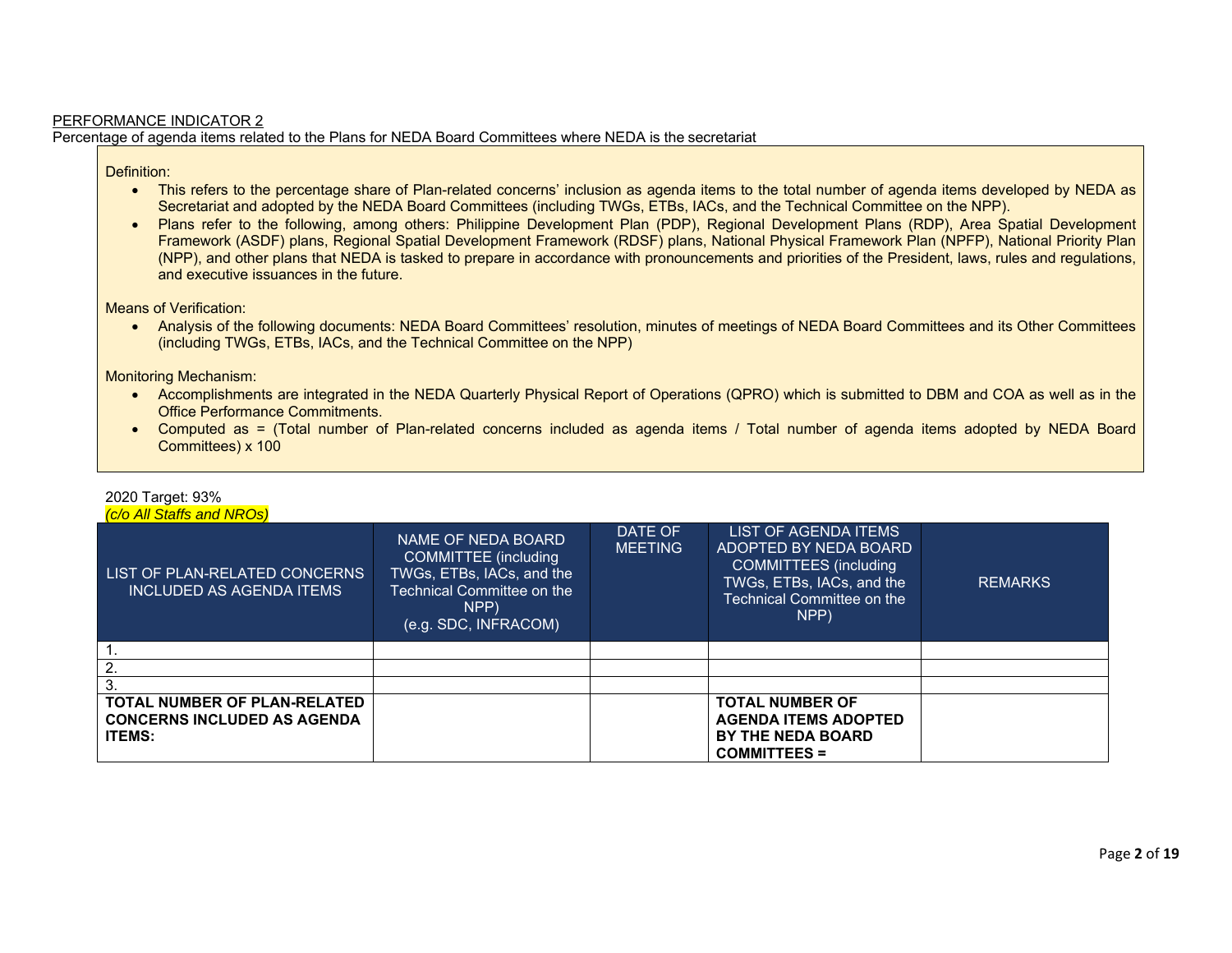#### PERFORMANCE INDICATOR 3:

Average client satisfaction rating of members of the following with the secretariat services provided

- a. NEDA Board
- b. NEDA Board Committees:
	- a. Social Development Committee
	- b. Committee on Tariff and Related Matters
	- c. National Land Use Committee
	- d. Regional Development Committee
- c. Other Inter-Agency Committees
- d. Regional Development Councils

#### Definition:

- This refers to the average satisfaction rating of members of NEDA Board, Social Development Committee (SDC), Committee on Tariff and Related Matters (CTRM), National Land Use Committee (NLUC), Infrastructure Committee (INFRACOM), Regional Development Committee (RDCom), other Inter-Agency-Committees (IACs), and Regional Development Councils (RDCs) with the completeness and accuracy of meeting documents prepared by the NEDA Secretariat.
- This indicator measures quality of NEDA's technical secretariat services provided, specifically on setting the agenda and preparation of meeting documents (highlights of meetings, presentation materials, etcetera).

Means of verification:

• Accomplished surveys/ questionnaires / evaluation sheets

Monitoring mechanism:

- Reports during the next NEDA Board, SDC, INFRACOM, CTRM, NLUC, Other IAC, RDCom and RDC Meetings
- Computed as average of all client satisfaction rating of members per meeting

| NAME OF COMMITTEE                           | <b>TARGET</b>                          | AVERAGE CLIENT SATISFACTION<br><b>RATING OF MEMBERS</b> | <b>REMARKS</b> |
|---------------------------------------------|----------------------------------------|---------------------------------------------------------|----------------|
| <b>NEDA Board (c/o LS)</b>                  | At least a 3.75/5 or 75% (Very         |                                                         |                |
|                                             | Satisfactory) average rating           |                                                         |                |
| <b>NEDA Board Committees:</b>               |                                        |                                                         |                |
| Social Development Committee (c/o           | At least a 3.5/5 or 70% (Very          |                                                         |                |
| <b>SDS</b> )                                | Satisfactory) average rating           |                                                         |                |
| 2. Committee on Tariff and Related          | At least a 2.5/5 or 50% (Satisfactory) |                                                         |                |
| Matters (c/o TSIS)                          | average rating                         |                                                         |                |
| National Land Use Committee (c/o<br>3.      | At least a 4/5 or 80% (Very            |                                                         |                |
| <b>RDS</b> )                                | Satisfactory) average rating           |                                                         |                |
| <b>Regional Development Committee</b><br>4. | At least a 4/5 or 80% (Very            |                                                         |                |
| (c/o RDS)                                   | Satisfactory) average rating           |                                                         |                |
| <b>Other Inter-Agency Committees</b>        | At least a 3.75/5 or 75% (Very         |                                                         |                |
|                                             | Satisfactory) average rating           |                                                         |                |
| a. Philippine Council for Sustainable       | At least 3.75/5 or 75% (Very           |                                                         |                |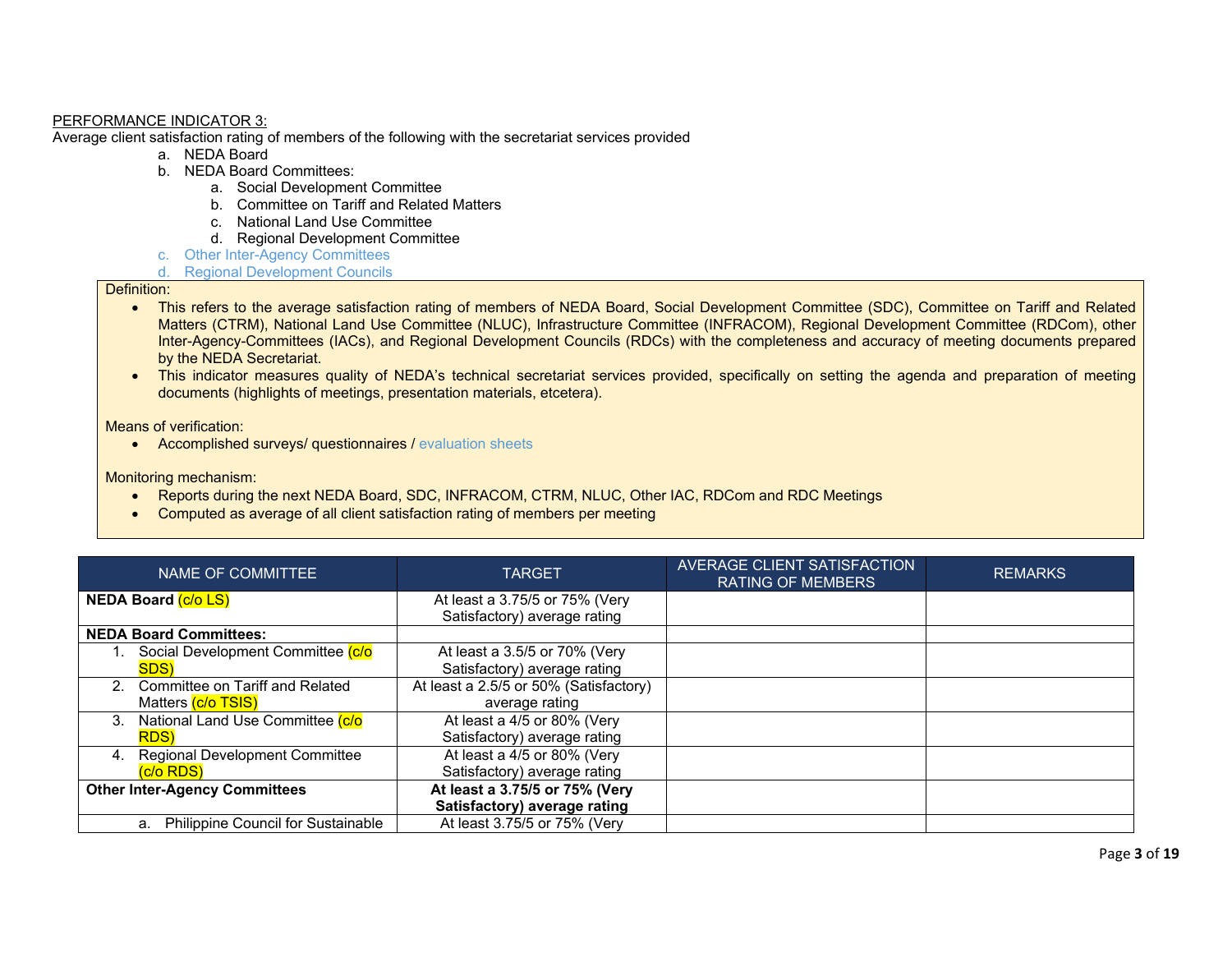| NAME OF COMMITTEE                    | <b>TARGET</b>                                                  | <b>AVERAGE CLIENT SATISFACTION</b><br><b>RATING OF MEMBERS</b> | <b>REMARKS</b> |
|--------------------------------------|----------------------------------------------------------------|----------------------------------------------------------------|----------------|
| Development (c/o ANRES)              | Satisfactory) average rating                                   |                                                                |                |
| b. Mining Industry Coordinating      | At least 3.75/5 or 75% (Very                                   |                                                                |                |
| Council (c/o ANRES)                  | Satisfactory) average rating                                   |                                                                |                |
| c. MC-IHDC (c/o SDS)                 | At least a 3.5/5 or 70% (Very                                  |                                                                |                |
|                                      | Satisfactory) average rating                                   |                                                                |                |
| d. IAC on Trade in Services (c/o     | At least a 2.5/5 or 50% (Satisfactory)                         |                                                                |                |
| <b>TSIS)</b>                         | average rating                                                 |                                                                |                |
| e. EDC (c/o TSIS)                    | At least a 3.75/5 or 75% (Very                                 |                                                                |                |
|                                      | Satisfactory) average rating                                   |                                                                |                |
| IAC-DA (c/o GovS)<br>f.              | At least a 4.25/5 or 85% (Very                                 |                                                                |                |
|                                      | Satisfactory) average rating                                   |                                                                |                |
| FSC on Rice (c/o ANRES)<br>q.        | At least 3.75/5 or 75% (Very                                   |                                                                |                |
|                                      | Satisfactory) average rating                                   |                                                                |                |
| h. SC-IMD (c/o NPPS)                 | At least a 3.75/5 or 75% (Very                                 |                                                                |                |
|                                      | Satisfactory) average rating                                   |                                                                |                |
| TWG-Macro (c/o NPPS)<br>i.           | At least a 5/5 or 100% (Outstanding)                           |                                                                |                |
|                                      | average rating                                                 |                                                                |                |
| <b>TWG-EG</b><br>j.                  | At least a 5/5 or 100% (Outstanding)                           |                                                                |                |
|                                      | average rating                                                 |                                                                |                |
| <b>Regional Development Councils</b> | At least a 4.45/5 or 89% (Very                                 |                                                                |                |
|                                      | Satisfactory) average rating                                   |                                                                |                |
| 1. RDC CAR (c/o NRO CAR)             | At least a 4.45/5 or 89% (Very                                 |                                                                |                |
|                                      | Satisfactory) average rating                                   |                                                                |                |
| 2. RDC $(c/o NRO I)$                 | At least a 4.45/5 or 89% (Very                                 |                                                                |                |
| 3. RDC II (c/o NRO II)               | Satisfactory) average rating<br>At least a 4.45/5 or 89% (Very |                                                                |                |
|                                      | Satisfactory) average rating                                   |                                                                |                |
| 4. RDC III (c/o NRO III)             | At least a 4.45/5 or 89% (Very                                 |                                                                |                |
|                                      | Satisfactory) average rating                                   |                                                                |                |
| 5. RDC IV-A (c/o NRO IV-A)           | At least a 4.45/5 or 89% (Very                                 |                                                                |                |
|                                      | Satisfactory) average rating                                   |                                                                |                |
| 6. RDC MIMAROPA (c/o NRO             | At least a 4.45/5 or 89% (Very                                 |                                                                |                |
| <b>MIMAROPA)</b>                     | Satisfactory) average rating                                   |                                                                |                |
| 7. RDC V (c/o NRO V)                 | At least a 4.45/5 or 89% (Very                                 |                                                                |                |
|                                      | Satisfactory) average rating                                   |                                                                |                |
| 8. RDC VI (c/o NRO VI)               | At least a 4.45/5 or 89% (Very                                 |                                                                |                |
|                                      | Satisfactory) average rating                                   |                                                                |                |
| 9. RDC VII (c/o NRO VII)             | At least a 4.45/5 or 89% (Very                                 |                                                                |                |
|                                      | Satisfactory) average rating                                   |                                                                |                |
| 10. RDC VIII (c/o NRO VIII)          | At least a 4.45/5 or 89% (Very                                 |                                                                |                |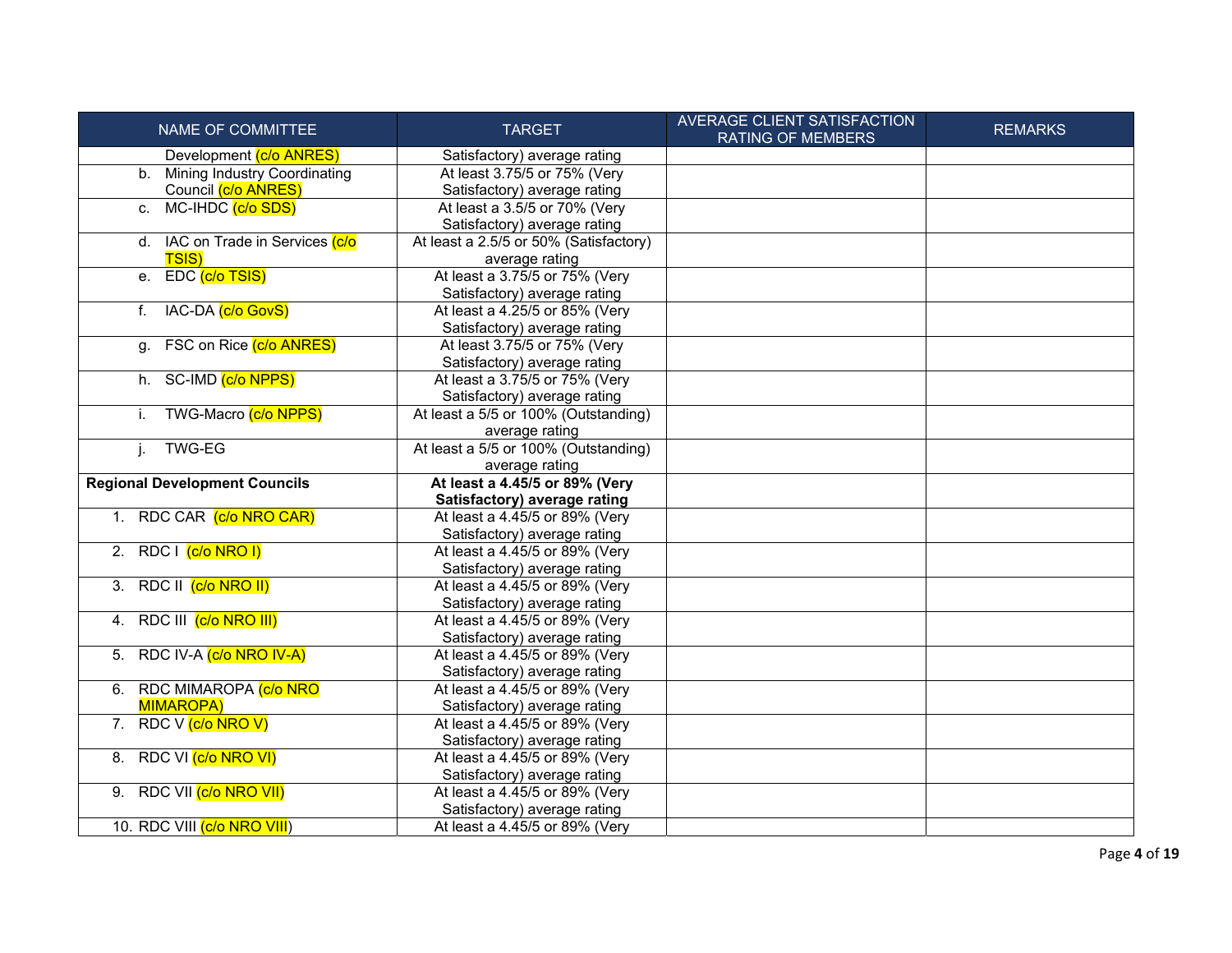| NAME OF COMMITTEE                       | <b>TARGET</b>                  | AVERAGE CLIENT SATISFACTION<br><b>RATING OF MEMBERS</b> | <b>REMARKS</b>             |
|-----------------------------------------|--------------------------------|---------------------------------------------------------|----------------------------|
|                                         | Satisfactory) average rating   |                                                         |                            |
| 11. RDC IX (c/o NRO IX)                 | At least a 4.45/5 or 89% (Very |                                                         |                            |
|                                         | Satisfactory) average rating   |                                                         |                            |
| 12. RDC X (c/o NRO X)                   | At least a 4.45/5 or 89% (Very |                                                         |                            |
|                                         | Satisfactory) average rating   |                                                         |                            |
| 13. RDC XI (c/o NRO XI)                 | At least a 4.45/5 or 89% (Very |                                                         |                            |
|                                         | Satisfactory) average rating   |                                                         |                            |
| I. RDC XI Strategic Planning Conference |                                | <b>Very Satisfactory</b>                                | Conducted on Jan. 17, 2020 |
| 14. RDC XII <mark>(c/o NRO XII)</mark>  | At least a 4.45/5 or 89% (Very |                                                         |                            |
|                                         | Satisfactory) average rating   |                                                         |                            |
| 15. RDC XIII (c/o NRO XIII)             | At least a 4.45/5 or 89% (Very |                                                         |                            |
|                                         | Satisfactory) average rating   |                                                         |                            |

# NAME OF COMMITTEE/ COUNCIL:

| DATE OF MEETING | NAME OF COMMITTEE/ COUNCIL MEMBER                | SATISFACTION RATING GIVEN BY<br><b>MEMBER</b> | <b>Remarks</b>                                                                                                                                                                                                                                                                                                                                                                                                  |
|-----------------|--------------------------------------------------|-----------------------------------------------|-----------------------------------------------------------------------------------------------------------------------------------------------------------------------------------------------------------------------------------------------------------------------------------------------------------------------------------------------------------------------------------------------------------------|
| January 23      | <b>Rehab and Recovery Committee Meeting</b>      | <b>Very Satisfactory</b>                      | Approved the Terms of Reference on the<br>Post-Disaster Needs Assessment (PDNA)<br>for Davao del Sur and Davao Occidental                                                                                                                                                                                                                                                                                       |
| January 6       | <b>Regional Census Coordinating Board (RCCB)</b> | <b>Very Satisfactory</b>                      | <b>Endorsed PSA Board Resolution No. 4</b><br>S.2019 "Enjoining Agencies to Provide<br>Assistance to the Philippine Statistics<br>Authority for the Conduct of the 2020<br>Census of Population and Housing", PSA<br>Board Resolution No. 5 S.2019 "Creating<br>the National Regional. Provincial, City and<br><b>Municipal Census Coordinating Boards for</b><br>the 2020 Census of Population and<br>Housing" |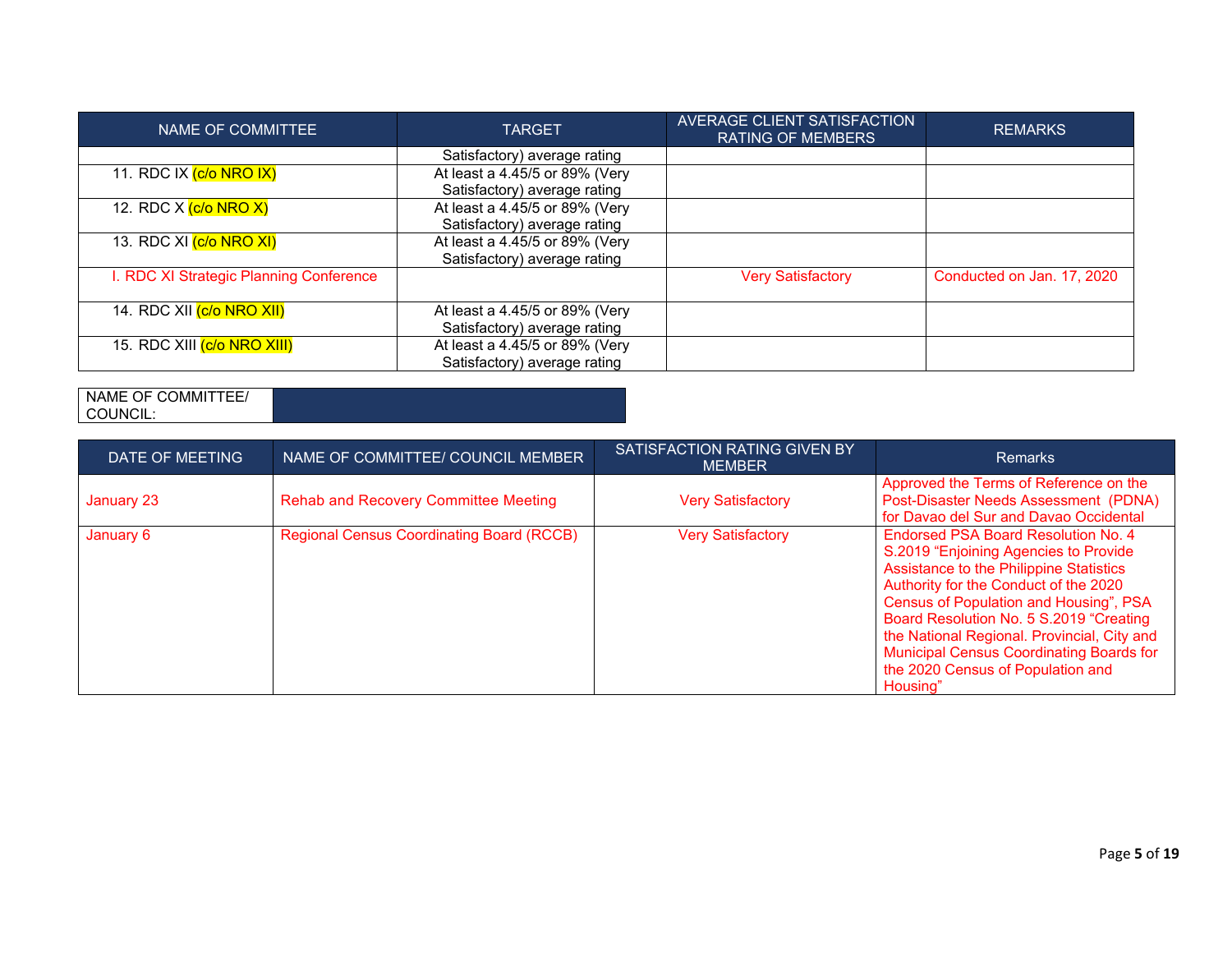#### *Output Indicators*

#### PERFORMANCE INDICATOR 1:

Percentage of requests for policy recommendations on socio-economic and development matters prepared or reviewed within the required date and/or time of completion

#### Definition:

- This refers to the proportion of total number of requests that were reviewed within 10 working days from date of receipt or within the date indicated by requesting party.
- This indicator measures the timeliness of conduct of short-term policy reviews. An increase of this indicator is a sign of progress on the provision of timely analyses of development issues and policy alternatives to decision-makers – the President, the Cabinet, and the Congress.

#### Means of verification:

- NEDA Document and Assignment Tracking System (DATS) or logbook to determine date of acceptance of request and release of response; and
- Document analysis

Monitoring Mechanism:

- Accomplishments are integrated in the NEDA Quarterly Physical Report of Operations (QPRO) which is submitted to DBM and COA as well as in the Office Performance Commitments.
- Computed as = (Total number of policy recommendations prepared/ reviewed within required date and/or time of completion / Total number of policy recommendations prepared and reviewed) x 100

#### 2020 target: 97%

#### **External Request** *(c/o all Staffs and NROs)*

| NAME OF POLICY<br><b>REQUESTS</b><br>(Specify the policies<br>requested for review)                          | <b>REQUESTING</b><br><b>PARTY</b><br>(Senate/HOR/<br><b>NEDA Board</b><br>Committees/<br>RDCs, etc.) | <b>DATE</b><br><b>RECEIVE</b><br>D BY<br><b>NEDA</b> | DEADLIN<br>E OF<br><b>REQUES</b> | <b>ACTUAL</b><br><b>DATE OF</b><br><b>SUBMISSION</b> | PREPARED/REVIEWED<br><b>WITHIN REQUIRED</b><br>DATE AND/OR TIME OF<br><b>COMPLETION</b><br>(Y for Yes and N for No)                                                           | <b>ADOPTED BY</b><br><b>DECISION</b><br><b>MAKERS</b><br>(Y for Yes and N<br>for No)                                       | <b>REMARKS</b><br>*indicate reason for not<br>preparing/reviewing policy<br>requests within required<br>date and/or time of<br>completion / reason why<br>policy recommendations<br>were not adopted by<br>decision makers |
|--------------------------------------------------------------------------------------------------------------|------------------------------------------------------------------------------------------------------|------------------------------------------------------|----------------------------------|------------------------------------------------------|-------------------------------------------------------------------------------------------------------------------------------------------------------------------------------|----------------------------------------------------------------------------------------------------------------------------|----------------------------------------------------------------------------------------------------------------------------------------------------------------------------------------------------------------------------|
|                                                                                                              |                                                                                                      |                                                      |                                  |                                                      |                                                                                                                                                                               |                                                                                                                            |                                                                                                                                                                                                                            |
| <b>TOTAL NUMBER OF</b><br><b>POLICY</b><br><b>RECOMMENDATIONS</b><br><b>PREPARED AND</b><br><b>REVIEWED:</b> |                                                                                                      |                                                      |                                  |                                                      | <b>TOTAL NO. OF POLICY</b><br><b>RECOMMENDATIONS</b><br><b>PREPARED/REVIEWED</b><br><b>WITHIN THE</b><br><b>REQUIRED DATE</b><br><b>AND/OR TIME OF</b><br><b>COMPLETION =</b> | <b>TOTAL NO. OF</b><br><b>POLICY</b><br><b>RECOMMENDAT</b><br><b>IONS ADOPTED</b><br><b>BY DECISION</b><br><b>MAKERS =</b> |                                                                                                                                                                                                                            |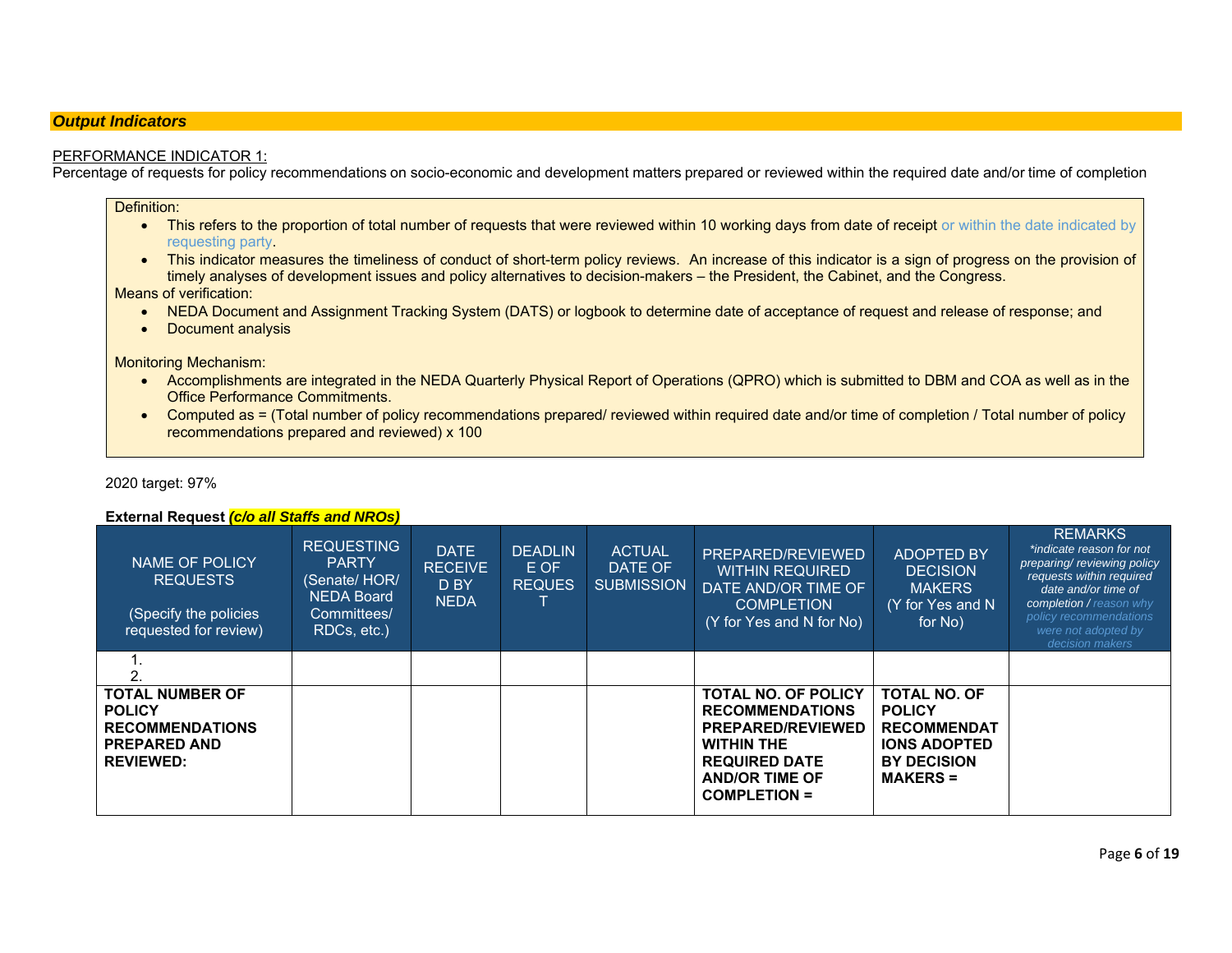#### **Internal Request** *(c/o all Staffs and NROs)*

| NAME OF POLICY REQUESTS<br>(Specify the policies requested for review) | <b>REQUESTING PARTY</b><br>(Staffs/NROs, e.g. SDS,<br>$NRO$ 3, etc.)                   | PREPARED/REVIEWED<br>WITHIN REQUIRED DATE<br>AND/OR TIME OF<br><b>COMPLETION</b><br>(Y for Yes and N for No) | <b>REMARKS</b><br>*indicate reason for not<br>preparing/reviewing policy<br>requests within required date<br>and/or time of completion |
|------------------------------------------------------------------------|----------------------------------------------------------------------------------------|--------------------------------------------------------------------------------------------------------------|----------------------------------------------------------------------------------------------------------------------------------------|
|                                                                        |                                                                                        |                                                                                                              |                                                                                                                                        |
|                                                                        |                                                                                        |                                                                                                              |                                                                                                                                        |
|                                                                        | <b>TOTAL NUMBER OF POLICY RECOMMENDATIONS PREPARED AND REVIEWED:</b>                   |                                                                                                              |                                                                                                                                        |
|                                                                        | <b>PREPARED/REVIEWED WITHIN THE REQUIRED DATE</b><br><b>AND/OR TIME OF COMPLETION:</b> |                                                                                                              |                                                                                                                                        |

#### PERFORMANCE INDICATOR 2:

Number of plans prepared/updated and submitted within schedule to NEDA Board, RDCom, NLUC, RDCs, and/or Secretary of Socioeconomic Planning, respectively, for approval

#### Definition:

- This refers to the count of planning documents prepared/ updated, and submitted within schedule to the NEDA Board, Regional Development Committee (RDCom), National Land Use Committee (NLUC), Regional Development Councils (RDCs), and/or the Secretary of Socioeconomic Planning.
- This indicator measures the timeliness of preparation/ updating, and submission of planning documents that serve as guide in the formulation and implementation of policies, programs and projects.
- Plans refer to the following, among others: Philippine Development Plan (PDP), Regional Development Plans (RDP), Area Spatial Development Framework (ASDF) plans, Regional Spatial Development Framework (RDSF) plans, National Physical Framework Plan (NPFP), National Priority Plan (NPP), and other plans that NEDA is tasked to prepare in accordance with pronouncements and priorities of the President, laws, rules and regulations, and executive issuances in the future.

#### Means of verification:

- Analysis of the following documents:
	- o NEDA Board resolutions
	- o RDC resolutions
	- <sup>o</sup> Minutes of meetings of NEDA Board and its Committees, and Technical Committee on the NPP, RDCs and its Committees
	- o Planning Guidelines and schedules for the preparation of plans

#### Monitoring Mechanism:

 Accomplishments are integrated in the NEDA Quarterly Physical Report of Operations (QPRO) which is submitted to DBM and COA as well as in the Office Performance Commitments.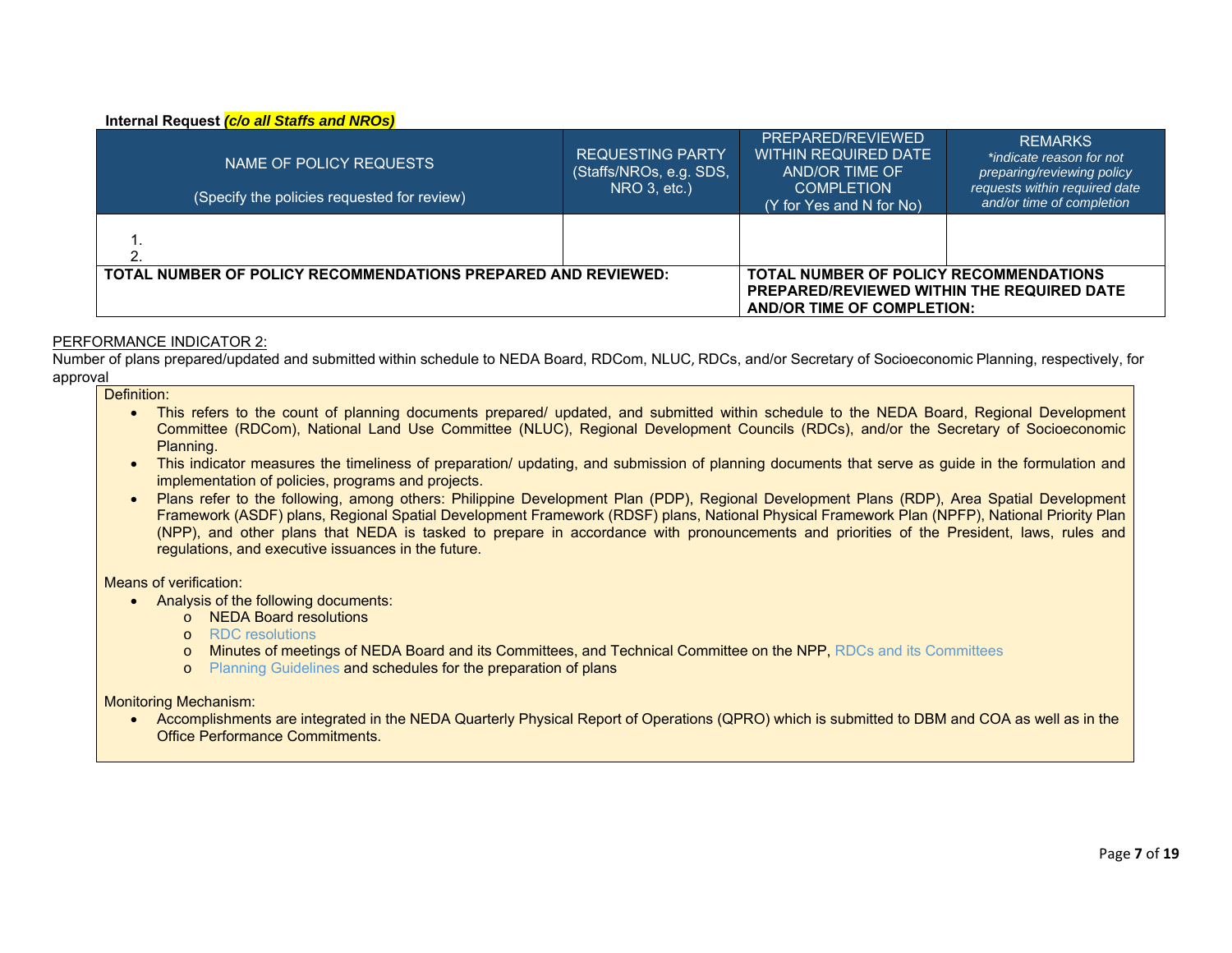2020 Target: 30 total (1 Results Matrices [RM], 15 RDPs, 7 RSDFs, 5 RPFPs, 1 NPP, PDP Midterm Update)

| NAME OF PLANNING DOCUMENT                                                                | <b>TARGET NUMBER</b><br>OF PLANS<br><b>PREPARED</b><br><b>UPDATED</b> | DATE OF<br>SUBMISSION/PRESENTATION TO<br>SECRETARY OF SOCIOECONOMIC<br>PLANNING/NEDA BOARD/ RDCom/<br><b>NLUC/RDCs</b> | <b>PLANS</b><br>PREPARED/UPDATED AND<br><b>FINALIZED WITHIN</b><br><b>SCHEDULE</b><br>(Y for yes and N for no) | <b>REMARKS</b><br>*indicate reason for not<br>submitting/presenting the<br>plans within schedule |
|------------------------------------------------------------------------------------------|-----------------------------------------------------------------------|------------------------------------------------------------------------------------------------------------------------|----------------------------------------------------------------------------------------------------------------|--------------------------------------------------------------------------------------------------|
| <b>Results Matrices (RM)</b><br>Compendium (c/o MES)                                     | 1 updated RM<br>compendium by 3rd<br>Quarter                          |                                                                                                                        |                                                                                                                | <b>Printing of Davao Region</b><br><b>RMs Mid-Term Updates</b><br>ongoing                        |
| <b>Regional Development Plans</b><br>2.<br>(RDPs) (c/o all NROs)                         |                                                                       |                                                                                                                        |                                                                                                                | <b>Printing ongoing</b>                                                                          |
| <b>Regional Spatial Development</b><br>3.<br>Frameworks (RSDFs)                          |                                                                       |                                                                                                                        |                                                                                                                |                                                                                                  |
| Regional Physical Framework<br>4.<br>Plan (RPFP) (c/o NROs 3, 4-A, 5,<br>12, and CARAGA) |                                                                       |                                                                                                                        |                                                                                                                |                                                                                                  |
| National Priority Plan (NPP) (c/o<br>5.<br>SDS)                                          |                                                                       |                                                                                                                        |                                                                                                                |                                                                                                  |
| Philippine Development Plan<br>6.<br>(PDP) Midterm Update (c/o<br>NPPS <sup>)</sup>      |                                                                       |                                                                                                                        |                                                                                                                |                                                                                                  |
| <b>TOTAL NUMBER OF PLANS PREPARED: 30</b>                                                |                                                                       | TOTAL NUMBER OF PLANS SUBMITTED/PRESENTED WITHIN<br><b>SCHEDULE =</b>                                                  |                                                                                                                |                                                                                                  |

#### PERFORMANCE INDICATOR 3:

Number of economic reports prepared on or before the release of official statistics for each reference period

### Definition:

- This refers to the count of the following economic reports prepared on or before the release of official statistics for each reference period (i.e., month, quarter, semester, and/or year): (a) monthly report on Trade, (b) monthly report on Consumer Price Index, (c) monthly Integrated Survey of Selected Industries, (e) quarterly report on National Accounts, (f) quarterly report on Labor and Employment, (g) annual report on Poverty Statistics.
- This indicator measures the timeliness dimension of preparation of economic reports. An increase of this indicator is a sign of progress on the provision of timely economic information.

#### Means of verification:

NEDA Document and Assignment Tracking System (DATS) or logbook to determine date of acceptance of request and release of response; and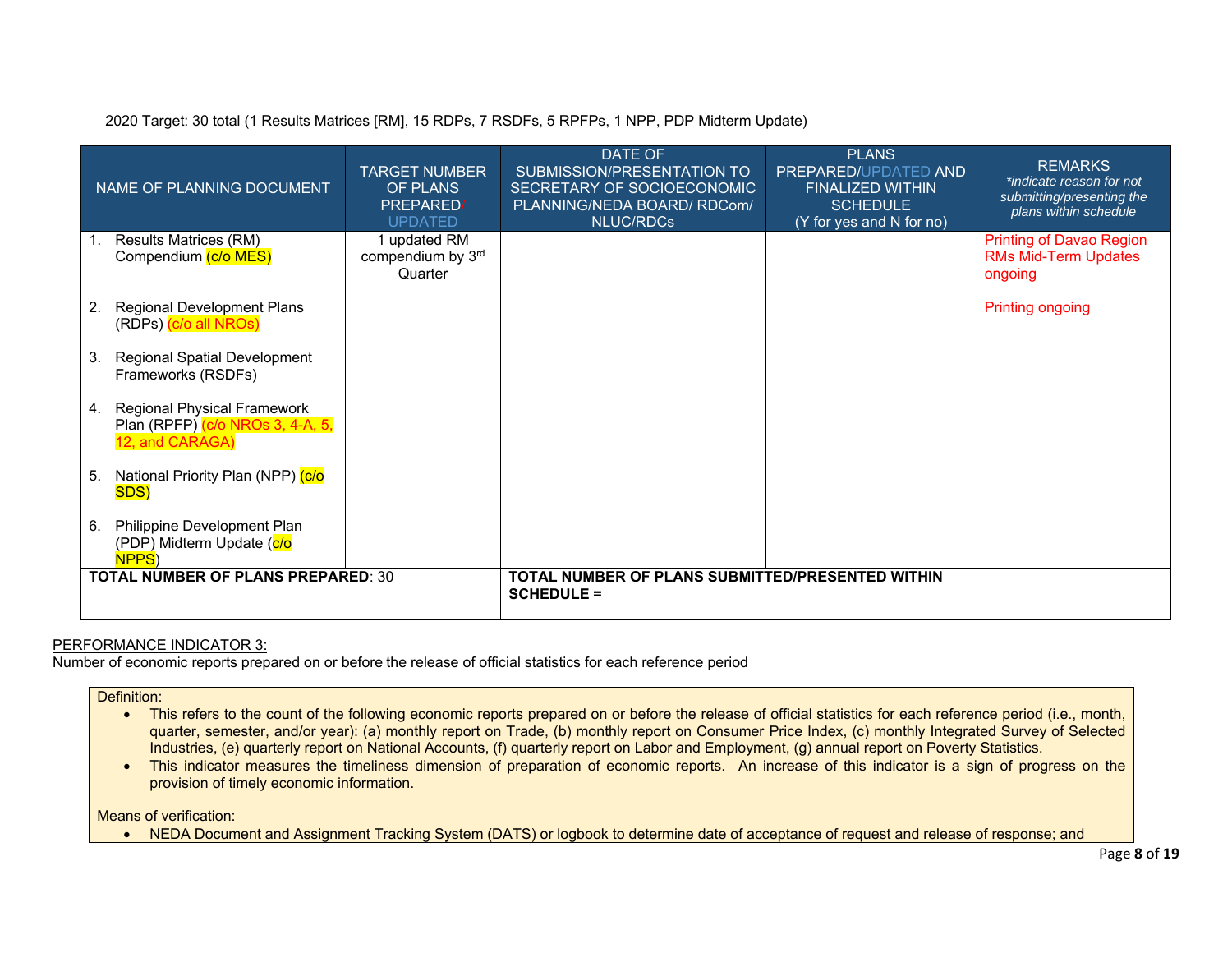# • Document analysis

Monitoring Mechanism:

 Accomplishments are integrated in the NEDA Quarterly Physical Report of Operations (QPRO) which is submitted to DBM and COA as well as in the Officer Performance Commitments.

# 2018 Target: 44

|                                                                                |              |                | <b>TARGET</b>  |                |    |              |                | <b>ACCOMPLISHMENT</b> |    |    | <b>PREPARED AND</b><br><b>SUBMITTED ON OR</b>                                          | <b>REMARKS</b>                                                                    |
|--------------------------------------------------------------------------------|--------------|----------------|----------------|----------------|----|--------------|----------------|-----------------------|----|----|----------------------------------------------------------------------------------------|-----------------------------------------------------------------------------------|
| NAME OF ECONOMIC<br><b>REPORT:</b>                                             | <b>TOTAL</b> | Q <sub>1</sub> | Q <sub>2</sub> | Q <sub>3</sub> | Q4 | <b>TOTAL</b> | Q <sub>1</sub> | Q2                    | Q3 | Q4 | <b>BEFORE RELEASE OF</b><br><b>OFFICIAL STATISTICS</b><br>(Y for Yes and N for No)     | *indicate reason for not<br>preparing the reports within<br>the prescribed period |
| <b>National Accounts</b><br>a.<br>(c/o NPPS)                                   | 4            |                |                |                |    |              |                |                       |    |    |                                                                                        |                                                                                   |
| Trade (c/o NPPS)<br>b.                                                         | 12           | 3              | 3              | 3              | 3  |              |                |                       |    |    |                                                                                        |                                                                                   |
| <b>Consumer Price</b><br>c.<br>Index (c/o NPPS)                                | 12           | 3              | 3              | 3              | 3  |              |                |                       |    |    |                                                                                        |                                                                                   |
| Labor and<br>d.<br>Employment (c/o<br><b>NPPS</b> )                            | 4            |                |                |                | 1  |              |                |                       |    |    |                                                                                        |                                                                                   |
| <b>Monthly Integrated</b><br>е.<br>Survey of Selected<br>Industries (c/o TSIS) | 12           | 3              | 3              | 3              | 3  |              |                |                       |    |    |                                                                                        |                                                                                   |
| <b>TOTAL NUMBER OF</b><br><b>ECONOMIC REPORTS</b>                              | 44           | 11             | 11             | 11             | 11 |              |                |                       |    |    | NUMBER OF ECONOMIC REPORTS PREPARED<br>ON OR BEFORE RELEASE OF OFFICIAL<br>STATISTICS= |                                                                                   |

| NAME OF REPORT | <b>PERIOD COVERED</b> | DATE OF PREPARATION | DATE OF RELEASE OF OFFICIAL<br><b>STATISTICS</b> |
|----------------|-----------------------|---------------------|--------------------------------------------------|
|                |                       |                     |                                                  |
|                |                       |                     |                                                  |
|                |                       |                     |                                                  |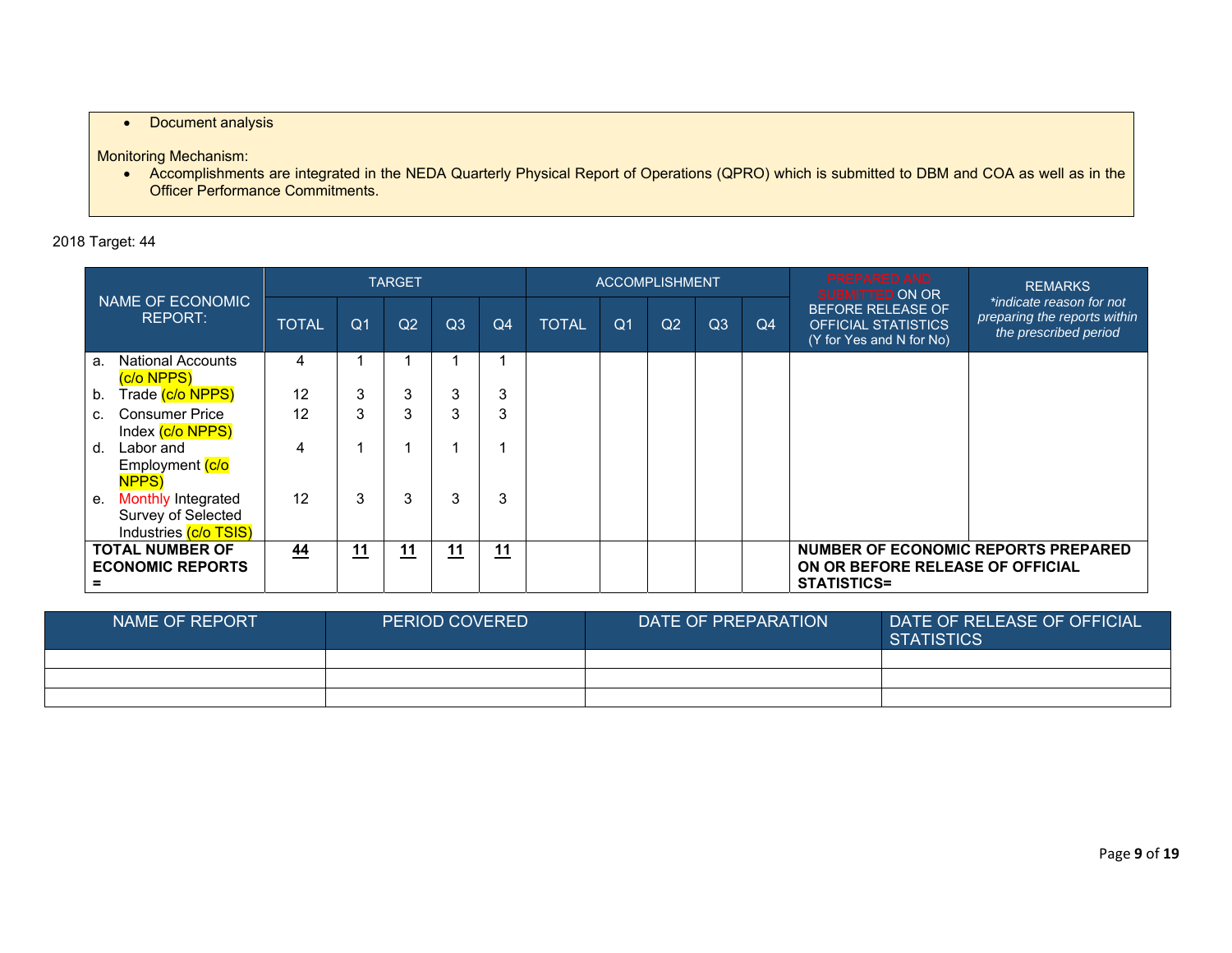# **NATIONAL INVESTMENT PROGRAMMING PROGRAM**

#### *Outcome Indicators*

#### PERFORMANCE INDICATOR 1:

Average client satisfaction rating of members of the following with the secretariat services provided

- a. Investment Coordination Committee
- b. Infrastructure Committee
- c. Other Inter-Agency Committees

#### Definition:

- This refers to the average satisfaction rating of members of Investment Coordination Committee (ICC) and Infrastructure Committee (INFRACOM) with the completeness and accuracy of meeting documents prepared by NEDA Secretariat.
- . This indicator measures quality of NEDA's technical secretariat services provided, specifically the preparation of meeting documents (memorandum, evaluation report, presentation materials, letters, minutes, among others).

Means of verification:

Accomplished surveys/questionnaires/ evaluation sheets

Monitoring mechanism:

• Reporting during ICC and INFRACOM meetings

| NAME OF COMMITTEE                           | TARGET                                       | <b>AVERAGE CLIENT</b><br>SATISFACTION RATING OF<br><b>MEMBERS</b> | <b>REMARKS</b> |
|---------------------------------------------|----------------------------------------------|-------------------------------------------------------------------|----------------|
| Investment Coordination Committee (c/o PIS) | At least a 3.5/5 or 70% (Very Satisfactory)  |                                                                   |                |
|                                             | average rating                               |                                                                   |                |
| Infrastructure Committee (c/o IS)           | At least a 5/5 or 100% (Outstanding) average |                                                                   |                |
|                                             | rating                                       |                                                                   |                |
| <b>Other Inter-Agency Committees</b>        | At least a 4.5/5 or 90% (Outstanding)        |                                                                   |                |
|                                             | average rating                               |                                                                   |                |
| NPMC (c/o MES)                              | At least a 4.5/5 or 90% (Outstanding)        |                                                                   |                |
|                                             | average rating                               |                                                                   |                |
| Inter-agency Committee on                   | At least a 4.5/5 or 90% (Outstanding)        |                                                                   |                |
| Project Management and                      | average rating                               |                                                                   |                |
| Monitoring (IACPMM)/ PIO                    |                                              |                                                                   |                |
| System (c/o MES)                            |                                              |                                                                   |                |
| IATCP <mark>(c/o IS)</mark><br>3.           | At least a 4.5/5 or 90% (Outstanding)        |                                                                   |                |
|                                             | average rating                               |                                                                   |                |
| INFRACOM-SCWR (c/o IS)<br>4.                | At least a 4.5/5 or 90% (Outstanding)        |                                                                   |                |
|                                             | average rating                               |                                                                   |                |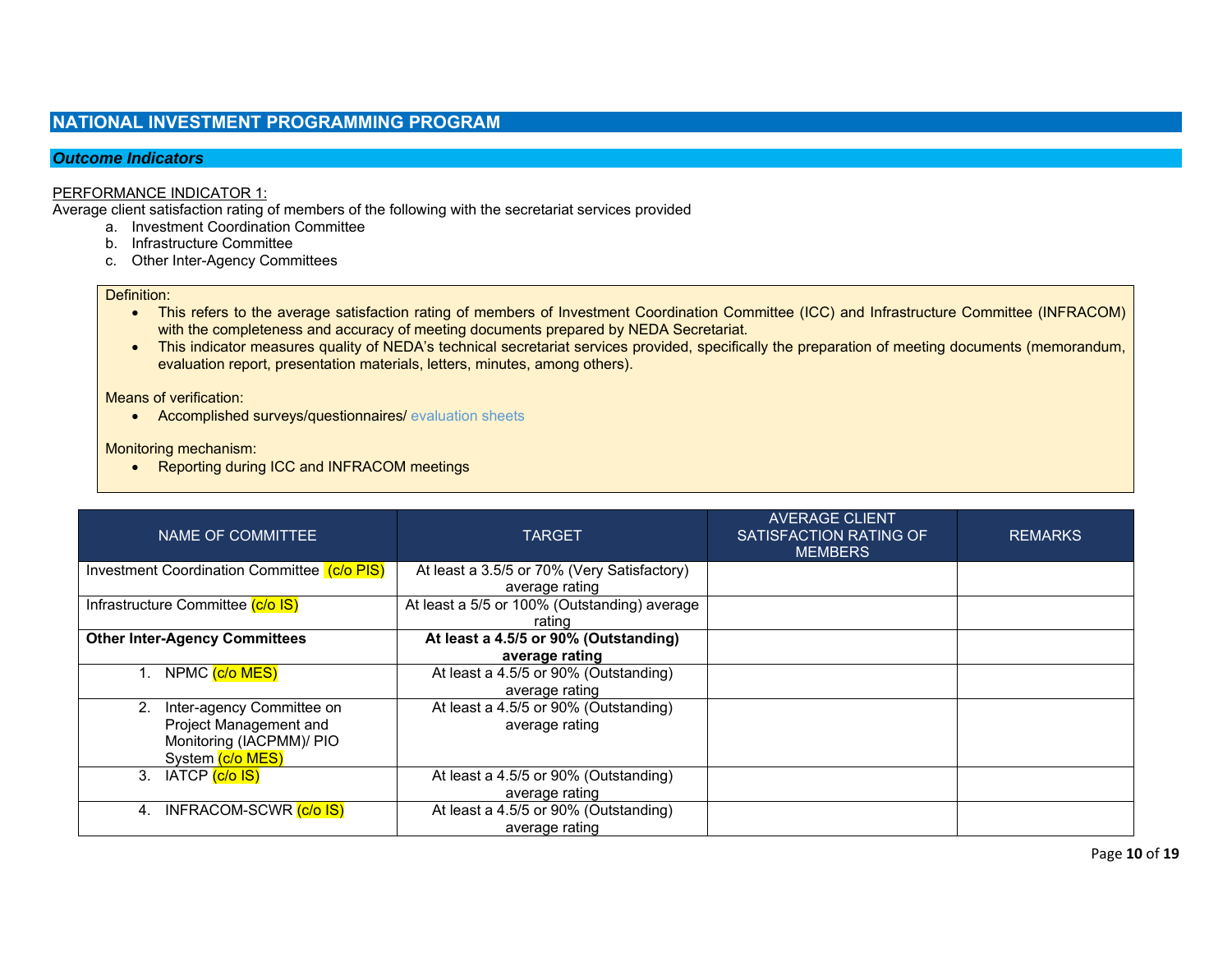#### NAME OF COMMITTEE:

| DATE OF MEETING  | NAME OF COMMITTEE/ COUNCIL<br><b>MEMBER</b> | <b>RATING GIVEN BY MEMBER</b>                                       | <b>Remarks</b>                                                                                        |
|------------------|---------------------------------------------|---------------------------------------------------------------------|-------------------------------------------------------------------------------------------------------|
| January 31, 2020 | <b>IDC XI Special Meeting</b>               | <b>Very Satisfactory</b>                                            | endorsed the Project<br><b>Evaluation Report on the</b><br>Davao City Bypass Road to<br><b>RDC XI</b> |
|                  |                                             |                                                                     |                                                                                                       |
|                  | Count of Members:                           | Sum of Satisfaction Ratings:<br><b>Average Satisfaction Rating:</b> |                                                                                                       |

#### PERFORMANCE INDICATOR 2:

Percentage of programs and projects approved by the ICC included in the PIP

#### Definition:

- This pertains to the proportion of programs and projects approved by the ICC which are included in the Public Investment Program (document).
- This indicator measures the responsiveness of programs and projects to the priorities of Government. An increase of this indicator is a sign that programs and projects approved by the ICC are aligned with the priorities of the PDP/RM.
- Computed as = (Total number of programs and projects included in the PIP / Total number of programs and projects approved by the ICC) x 100

#### Means of verification:

- Analysis of the following documents:
- PIP document
- List of ICC-approved programs and projects

#### Monitoring mechanism:

- Reports during NEDA Board and ICC meetings
- Accomplishments integrated in the Office Performance Commitments

#### 2020 target: 90%

| $(c/o$ PIS) |
|-------------|
|             |

 $\bullet$ 

| <b>PROGRAM/ PROJECT APPROVED BY THE ICC</b> | DATE OF APPROVAL BY<br>THE ICC | INCLUDED IN THE PIP<br>(Y for yes and N for no) | <b>REMARKS</b><br>*indicate reason for not evaluating projects<br>within target deadline |  |  |  |
|---------------------------------------------|--------------------------------|-------------------------------------------------|------------------------------------------------------------------------------------------|--|--|--|
|                                             |                                |                                                 |                                                                                          |  |  |  |
|                                             |                                |                                                 |                                                                                          |  |  |  |
|                                             |                                |                                                 |                                                                                          |  |  |  |
| TOTAL NUMBER OF PROGRAMS AND PROJECTS       |                                |                                                 | TOTAL NUMBER OF PROGRAMS AND PROJECTS APPROVED BY ICC                                    |  |  |  |
| APPROVED BY THE ICC                         |                                | THAT ARE INCLUDED IN THE PIP:                   |                                                                                          |  |  |  |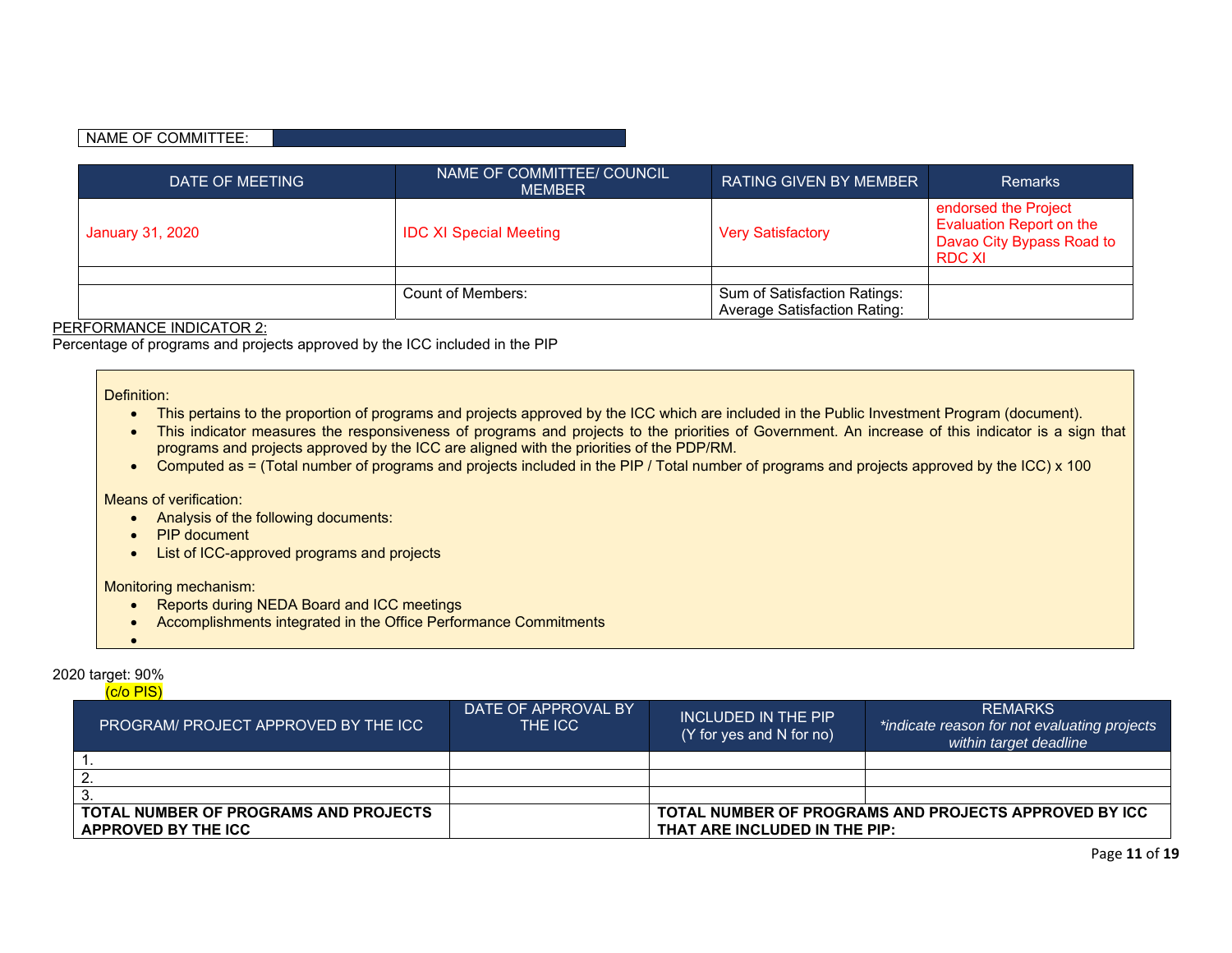### *Output Indicators*

#### PERFORMANCE INDICATOR 1:

 Number of annual/medium-term public investment program documents prepared/updated and submitted every end of the year to the concerned inter-agency bodies for appropriate action

- a. PIP
- b. TRIP
- c. RDIP
- d. AIP

#### Definition:

- This pertains to the number of PIP documents prepared/updated every end of the year.
- This indicator measures the timeliness of formulation/ updating of PIP documents that serve as guide for efficient resource allocation toward priority public investments.

Means of Verification:

- Published PIP, CIIP, TRIP (i.e., printing and/or publication in the NEDA website)
- Posting of RDIP and AIP in the NRO website
- Analysis of the resolutions/ minutes of meetings of the following: NEDA Board, INFRACOM, and RDCs

Monitoring Mechanism:

• Accomplishments are integrated in the NEDA Quarterly Physical Report of Operations (QPRO) which is submitted to DBM and COA as well as in the Office Performance Commitments.

|                                                   | NAME OF PUBLIC INVESTMENT<br><b>PROGRAM DOCUMENT</b>     | <b>TARGET NUMBER</b><br>OF PIP<br><b>DOCUMENTS</b><br><b>PREPARED</b> | DATE OF SUBMISSION TO<br><b>CONCERNED INTER-AGENCY</b><br><b>BODIES</b> | <b>DOCUMENTS</b><br>PREPARED/UPDATED AND<br>SUBMITTED WITHIN THE<br><b>YEAR</b><br>(Y for yes and N for no) | <b>REMARKS</b><br>*indicate reason for not<br>preparing/updating and<br>submitting PIP documents<br>within schedule |
|---------------------------------------------------|----------------------------------------------------------|-----------------------------------------------------------------------|-------------------------------------------------------------------------|-------------------------------------------------------------------------------------------------------------|---------------------------------------------------------------------------------------------------------------------|
|                                                   | Public Investment Program (PIP)<br>$(c/o$ PIS)           | 1 PIP by 1 <sup>st</sup> Quarter                                      |                                                                         |                                                                                                             |                                                                                                                     |
|                                                   | 2. Three-Year Rolling Infrastructure<br>Program (c/o IS) | 1 TRIP by 4 <sup>th</sup> Quarter                                     |                                                                         |                                                                                                             |                                                                                                                     |
| 3.                                                | <b>Regional Development</b>                              | 15 RDIPs by 4th                                                       |                                                                         |                                                                                                             |                                                                                                                     |
|                                                   | Investment Programs (RDIPs)                              | Quarter                                                               |                                                                         |                                                                                                             |                                                                                                                     |
|                                                   | (c/o NROs)                                               |                                                                       |                                                                         |                                                                                                             |                                                                                                                     |
|                                                   |                                                          |                                                                       |                                                                         |                                                                                                             | <b>Printing of Davao Region</b><br>RDIP, 2020-2022 ongoing                                                          |
| <b>TOTAL NUMBER OF PIP DOCUMENTS PREPARED: 17</b> |                                                          |                                                                       | TOTAL NUMBER OF PLANS SUBMITTED/PRESENTED WITHIN<br>THE YEAR $=$        |                                                                                                             |                                                                                                                     |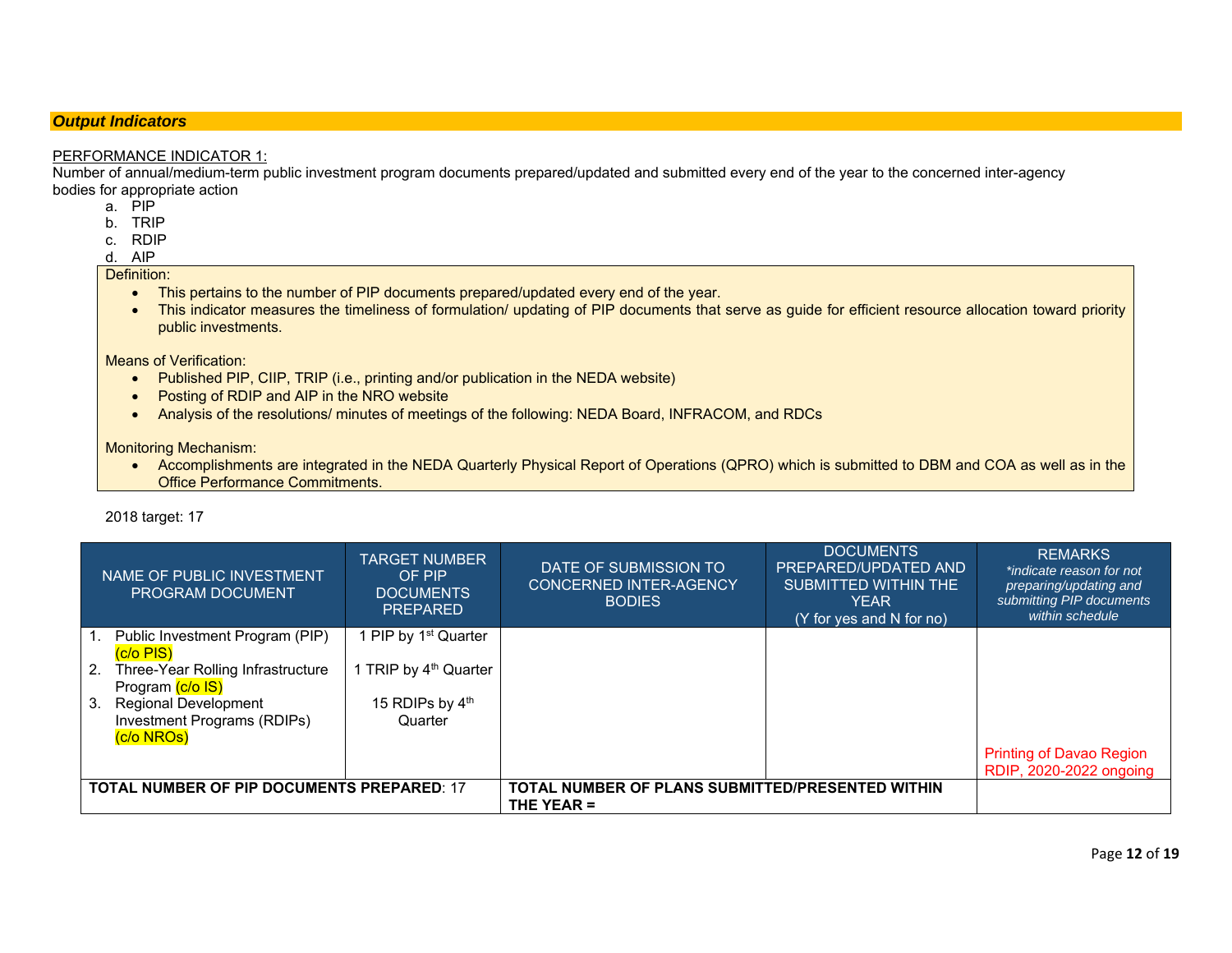#### PERFORMANCE INDICATOR 2:

Percentage of projects appraised within target deadline

#### Definition:

• This pertains to the proportion of projects appraised within target deadline (e.g. projects costing Php 2.5 billion and above and with complete requirements appraised within 6 weeks and presented to the ICC-TB for deliberation).

Means of verification:

- Analysis of the minutes of the meetings
- NEDA Document and Assignment Tracking System (DATS) or logbook to determine dates of receipt of project proposal and release of project evaluation reports.

Monitoring Mechanism:

 Accomplishments are integrated in the NEDA Quarterly Physical Report of Operations (QPRO) which is submitted to DBM and COA as well as in the Office Performance Commitments.

2020 target: 90%

*(c/o All Staffs and NROs)* 

| NAME OF PROJECT                     | <b>PROPONENT</b><br><b>AGENCY</b> | DATE OF RECEIPT<br>OF PROJECT<br><b>PROPOSAL</b> | DATE OF<br><b>COMPLETION OF</b><br><b>APPRAISAL</b> | <b>APPRAISED WITHIN</b><br><b>TARGET DEADLINE</b><br>(Y for yes and N for no)                   | <b>REMARKS</b><br>*indicate reason for not<br>evaluating projects within<br>target deadline |
|-------------------------------------|-----------------------------------|--------------------------------------------------|-----------------------------------------------------|-------------------------------------------------------------------------------------------------|---------------------------------------------------------------------------------------------|
|                                     |                                   |                                                  |                                                     |                                                                                                 |                                                                                             |
|                                     |                                   |                                                  |                                                     |                                                                                                 |                                                                                             |
|                                     |                                   |                                                  |                                                     |                                                                                                 |                                                                                             |
| TOTAL NUMBER OF PROJECTS APPRAISED: |                                   |                                                  |                                                     | <b>TOTAL NUMBER OF</b><br><b>PROJECTS</b><br><b>APPRAISED WITHIN</b><br><b>TARGET DEADLINE:</b> |                                                                                             |

\* Refers to projects with complete submission of documents/information from proponent agencies. Only report projects that completed the appraisal during the period.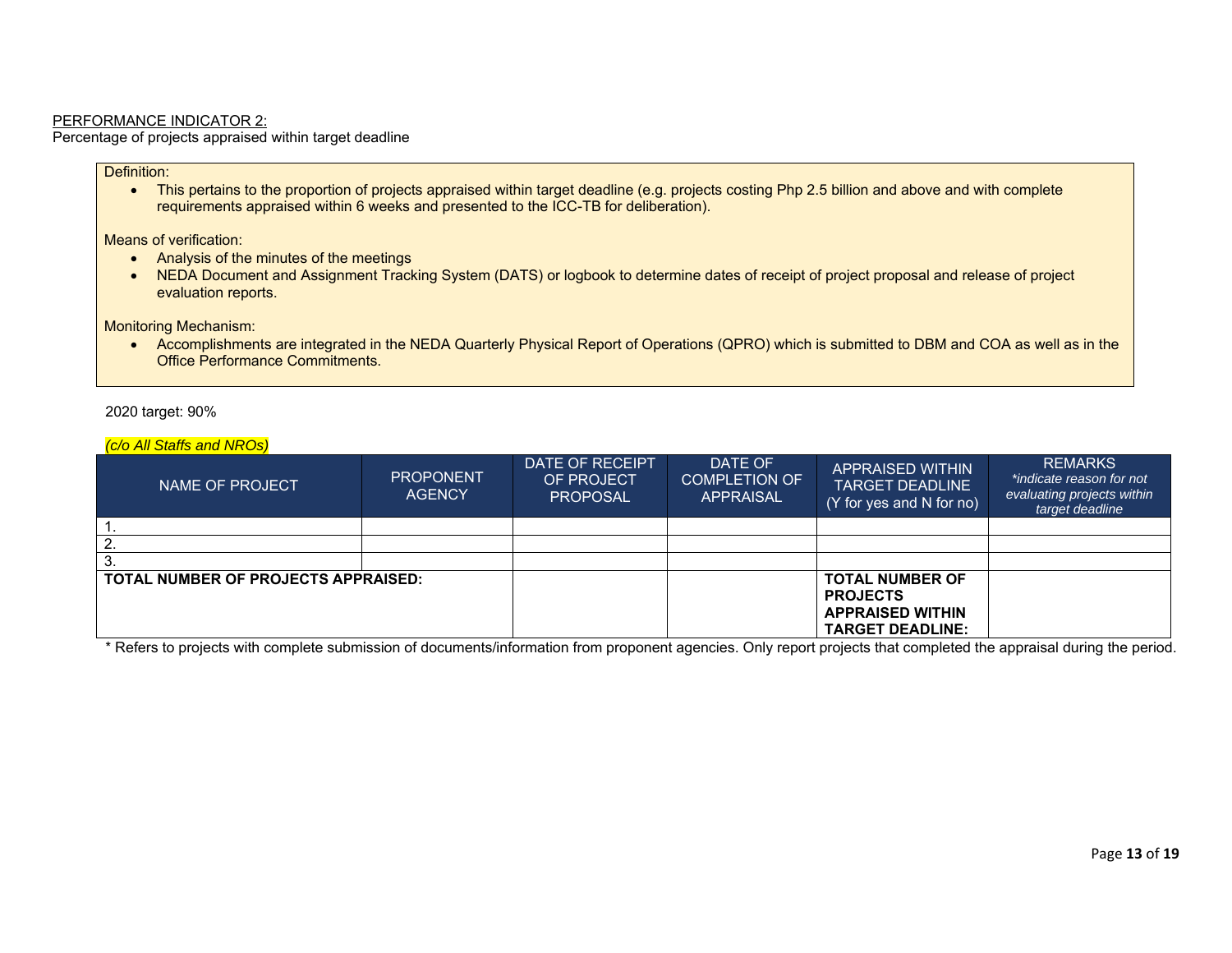# **NATIONAL DEVELOPMENT MONITORING AND EVALUATION PROGRAM**

#### *Outcome Indicators*

#### PERFORMANCE INDICATOR 1:

Adoption of Socio-Economic Report (SER) as basis for Budget Priorities Framework

Definition:

- This refers to the adoption of SER for the preparation of the Budget Priorities Framework.
- This indicator measures the improvement of formulating budget priorities based on lessons learned from implementation of the Philippine Development plan.

Means of verification:

Analysis of SER and Budget Priorities Framework

Monitoring Mechanism:

Analysis of SER and Budget Priorities Framework

| NAME OF DOCUMENT                       | TARGET                                 | ADOPTED AS BASIS FOR<br><b>BUDGET PRIORITIES</b><br><b>FRAMEWORK</b><br>(Y for yes and N for no) | <b>REMARKS</b> |
|----------------------------------------|----------------------------------------|--------------------------------------------------------------------------------------------------|----------------|
| Socio-Economic Report (SER) (c/o NPPS) | SER adopted in Parts III and IV of the |                                                                                                  |                |
|                                        | <b>Budget Priorities Framework</b>     |                                                                                                  |                |

#### PERFORMANCE INDICATOR 2:

Percentage of requests for monitoring and evaluation (M&E) information for policy and decision-making made readily available t o policy-makers and various stakeholders within prescribed period

#### Definition:

- This indicator measures the quality of NEDA's M&E services, specifically the preparation of documents/ communications providing M&E information to policy makers and various stakeholders (e.g. OP, PSA, DOF, COA, Congress, researchers, academe, government implementing agencies, providers of development cooperation, etc.)
- Computed as = (Total number of M&E Information made readily available to policy makers and various stakeholders within prescribed time / Total number of M&E requests) x 100

Means of verification:

Document tracking system to determine date of receipt of request and release of response.

Monitoring Mechanism:

• Accomplishments are integrated in the SPMS forms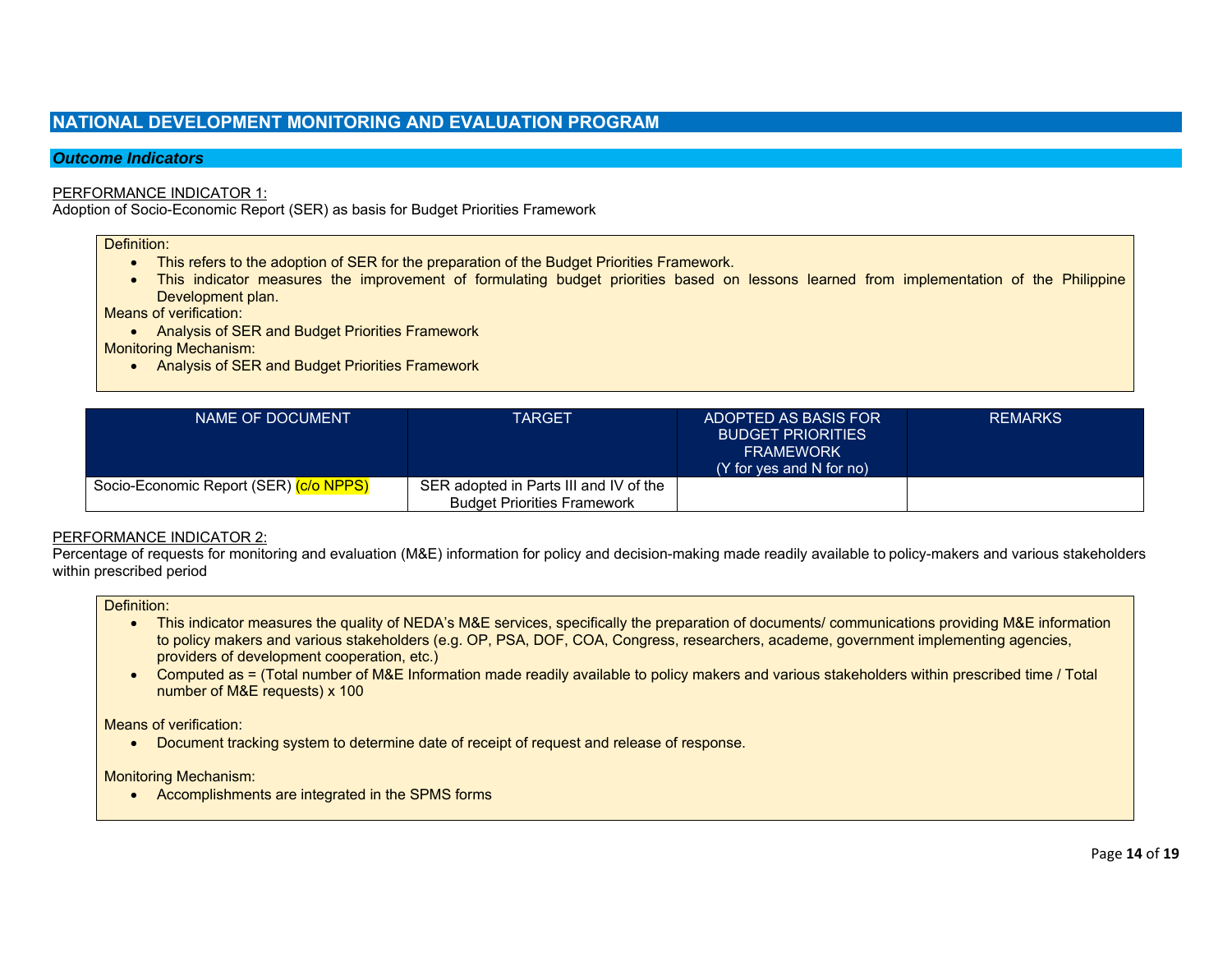#### 2020 target: 100%  $(c/\alpha$  MES and NROs)

| NAME OF REQUEST FOR M&E<br>INFORMATION           | <b>REQUESTING</b><br><b>PARTY</b><br>(EXTERNAL) | DATE OF<br><b>RECEIPT OF</b><br><b>REQUEST</b> | DATE OF<br><b>RELEASE</b> | MADE READILY AVAILABLE<br>WITHIN PRESCRIBED TIME<br>(Y for yes and N for no)                                                                                       | <b>REMARKS</b> |
|--------------------------------------------------|-------------------------------------------------|------------------------------------------------|---------------------------|--------------------------------------------------------------------------------------------------------------------------------------------------------------------|----------------|
| а.                                               |                                                 |                                                |                           |                                                                                                                                                                    |                |
| υ.                                               |                                                 |                                                |                           |                                                                                                                                                                    |                |
| c.                                               |                                                 |                                                |                           |                                                                                                                                                                    |                |
| <b>TOTAL NUMBER OF M&amp;E REQUESTS RECEIVED</b> |                                                 |                                                |                           | <b>TOTAL NUMBER M&amp;E</b><br><b>INFORMATION MADE READILY</b><br><b>AVAILABLE TO POLICY-MAKERS</b><br>AND VARIOUS STAKEHOLDERS<br><b>WITHIN PRESCRIBED TIME =</b> |                |

#### PERFORMANCE INDICATOR 3:

Percentage of agencies with problematic projects alerted/assisted to hasten or put project implementation back on track and/or to address implementation issues

#### Definition:

- This indicator measures the assistance provided by NEDA to facilitate project implementation through the conduct of problem-solving sessions, oneon-one agency consultations, field validation visits, project steering committee meetings, project implementation reviews with development providers, and major fora such as regular PIO meetings, NPMC meetings, and RPMES fora.
- Computed as = (Total number of agencies alerted/assisted to hasten or put project implementation back on track and/or to address implementation issues / Total number of agencies with problematic projects) x 100

Means of verification:

Communications, follow-ups, field validation reports, Problem-Solving Sessions (PSS), and minutes of meetings with agencies

Monitoring Mechanism:

- Accomplishments are integrated in the SPMS forms.
- Accomplishments are integrated in the NEDA Quarterly Physical Report of Operations (QPRO) which is submitted to DBM and COA.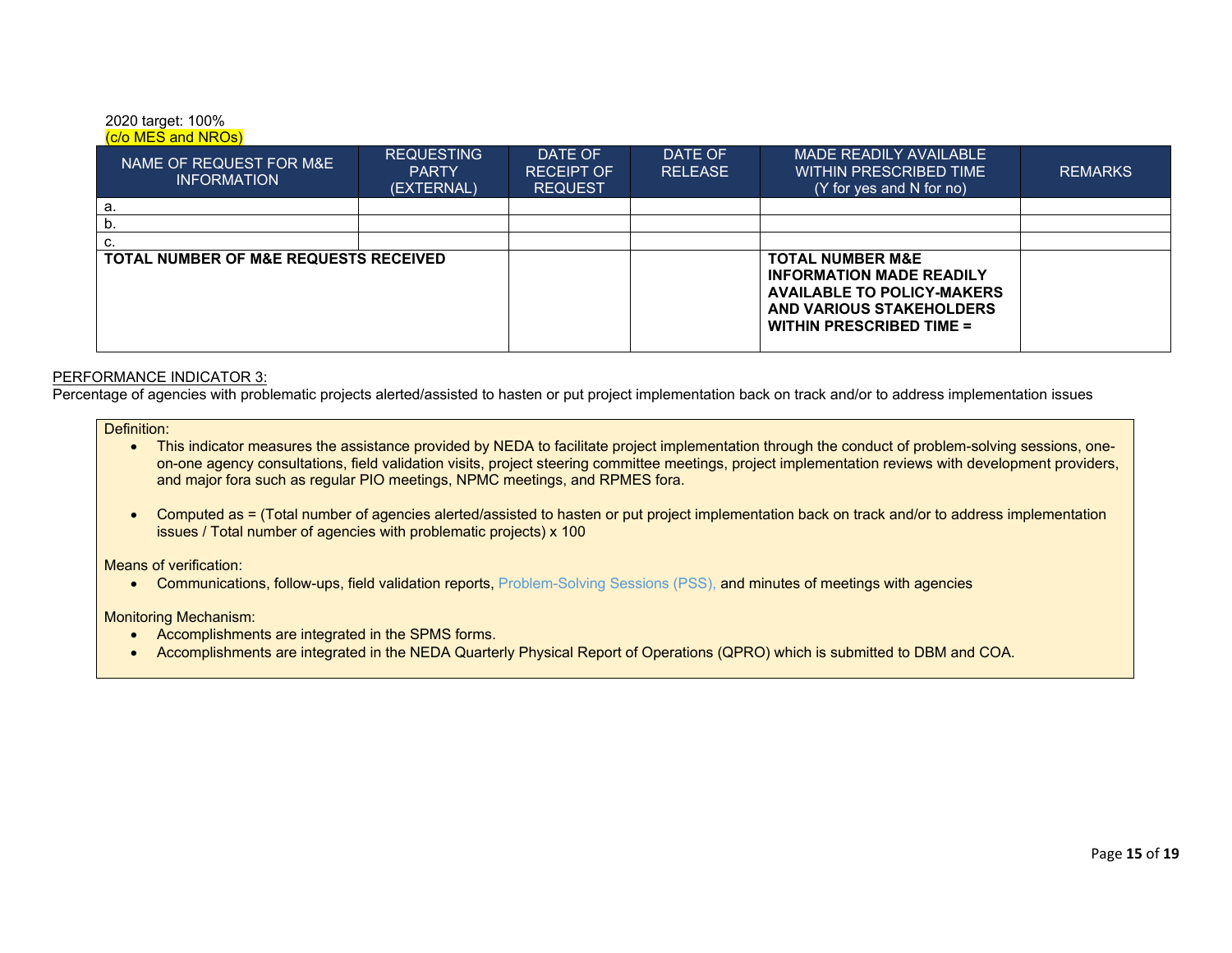# 2020 Target: 100% of agencies with problematic projects per quarter

# (c/o MES and NROs)

| NAME OF AGENCY WITH<br><b>PROBLEMATIC PROJECTS</b>               | NAME OF<br><b>PROGRAM/PROJECT WITH</b><br>PROBLEMS/ISSUES | ALERTED/ASSISTED TO<br><b>HASTEN OR PUT PROJECT</b><br><b>IMPLEMENTATION BACK ON</b><br>TRACK AND/OR TO ADDRESS<br><b>IMPLEMENTATION</b><br>(Y for yes and N for no) | NAME AND DATE OF<br><b>MEETING/FORA/</b><br><b>CONSULTATIONS/ VISIT</b><br><b>CONDUCTED</b><br>(Specify) | <b>REMARKS</b> |  |  |  |
|------------------------------------------------------------------|-----------------------------------------------------------|----------------------------------------------------------------------------------------------------------------------------------------------------------------------|----------------------------------------------------------------------------------------------------------|----------------|--|--|--|
|                                                                  |                                                           |                                                                                                                                                                      |                                                                                                          |                |  |  |  |
|                                                                  |                                                           |                                                                                                                                                                      |                                                                                                          |                |  |  |  |
| TOTAL NUMBER OF<br><b>AGENCIES WITH</b><br>PROBLEMATIC PROJECTS: |                                                           | TOTAL NUMBER OF AGENCIES ALERTED/ASSISTED TO HASTEN OR PUT PROJECT<br>IMPLEMENTATION BACK ON TRACK AND/OR TO ADDRESS IMPLEMENTATION ISSUES = 3                       |                                                                                                          |                |  |  |  |

#### *Output Indicators*

#### PERFORMANCE INDICATOR 1:

Number of socioeconomic assessment reports (SER and RDRs) prepared and released within schedule

- a. Socio-Economic Report (SER)
- b. Regional Development Report (RDR)

Definition:

- This refers to the number of socioeconomic assessment reports prepared and released within schedule.
- The annual SER serves as a tool in monitoring the achievement of the PDP targets. The RDR serves as a tool in monitoring the achievement of RDP objectives and targets.

Means of Verification:

- Published SER and guidelines
- Published RDRs

Monitoring Mechanism:

• Accomplishments are integrated in the NEDA Quarterly Physical Report of Operations (QPRO) which is submitted to DBM and COA as well as in the Officer Performance Commitments.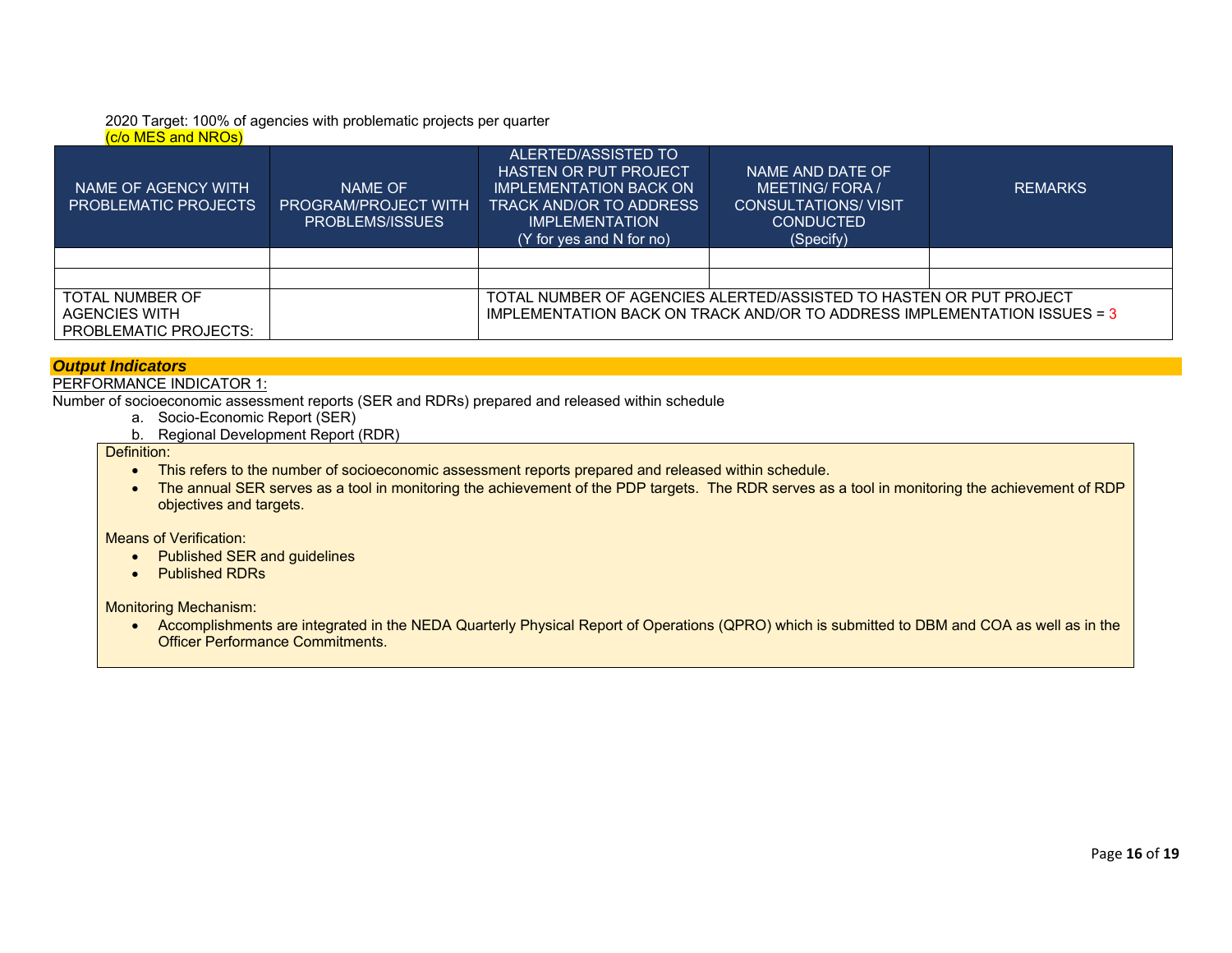#### 2020 target: 16

| NAME OF DOCUMENT                                                  | <b>TARGET</b>                                                              | ACTUAL DATE OF RELEASE OF<br><b>REPORT</b> | <b>REMARKS</b>                                                                                                                                                                                                                                                                                                        |
|-------------------------------------------------------------------|----------------------------------------------------------------------------|--------------------------------------------|-----------------------------------------------------------------------------------------------------------------------------------------------------------------------------------------------------------------------------------------------------------------------------------------------------------------------|
| 2018 Annual Regional Development Report<br>a.<br>(RDR) (c/o NROs) | 15 RDRs for 2018 prepared and<br>released by 4 <sup>th</sup> Quarter       |                                            | <b>Printing of Davao Regional</b><br><b>Development Report 2018</b><br>(ongoing)<br>Participated in the 3rd<br><b>Stakeholders Coordination Mtg</b><br>re Master Plan and FS on Flood<br><b>Control and Drainage</b><br>Participated in the Consultative<br>Meeting re Samal Island-Davao<br><b>Connector Project</b> |
| 2018 Socioeconomic Report (SER) (c/o<br>b.<br><b>NPPS</b>         | 2018 SER launched by 1 <sup>st</sup> Quarter                               |                                            |                                                                                                                                                                                                                                                                                                                       |
| <b>TOTAL NUMBER OF DOCUMENTS</b><br>$PREPARENED = 16$             | TOTAL NUMBER OF DOCUMENTS PREPARED AND RELEASED<br><b>WITHIN SCHEDULE=</b> |                                            |                                                                                                                                                                                                                                                                                                                       |

#### PERFORMANCE INDICATOR 2:

One (1) annual report on the performance of Official Development Assistance (ODA) portfolio prepared and submitted to Congress on or before June 30 annually

Definition:

- This refers to the timely submission to Congress of the outcome of the review of status of all projects financed by Official Development Assistance (ODA) as required by RA No. 8182.
- The following are the salient contents of the report: financial and physical performance of projects; project implementation issues; results (outputs and outcomes) derived from implementing programs and projects; status of recommendations made in previous reviews.

Means of Verification:

Published ODA Portfolio Review Report

Monitoring Mechanism:

 Accomplishments are integrated in the NEDA Quarterly Physical Report of Operations (QPRO) which is submitted to DBM and COA as well as in the Office Performance Commitments.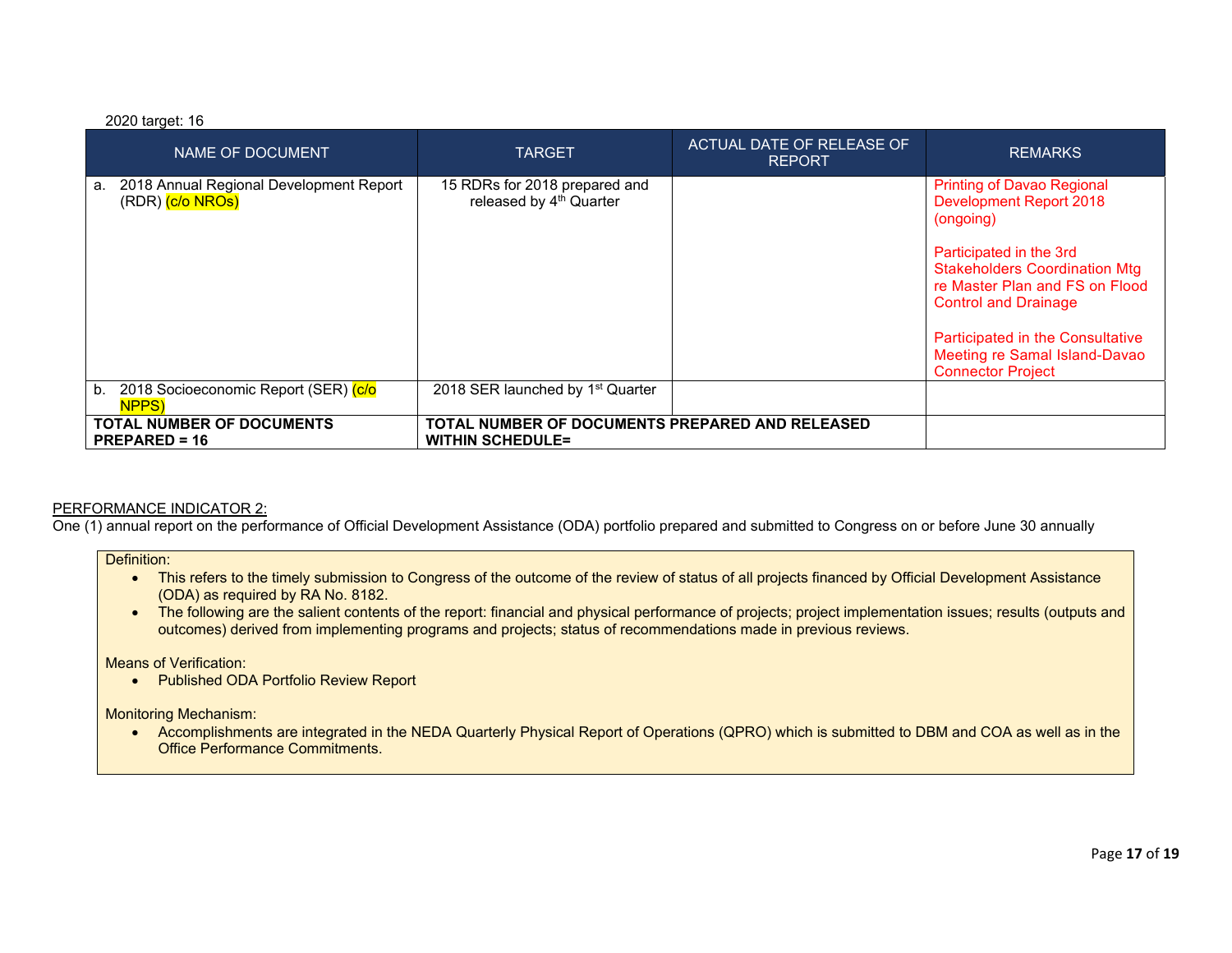| NAME OF DOCUMENT                         | <b>TARGET</b>                                                             | ACTUAL DATE OF SUBMISSION | <b>REMARKS</b> |
|------------------------------------------|---------------------------------------------------------------------------|---------------------------|----------------|
| a. ODA Portfolio Review Report (c/o MES) | Prepared and submitted on or<br>before June 30, 2020                      |                           |                |
| TOTAL = 1                                | TOTAL NUMBER OF REPORT PREPARED AND SUBMITTED ON OR<br>BEFORE JUNE $30 =$ |                           |                |

#### PERFORMANCE INDICATOR 3

Percentage of programs/projects (i.e. ICC-approved programs/projects with complete requirements) re-evaluated within target deadline

Definition:

- This pertains to the re-evaluation of projects within target deadline.
- This indicator measures the timeliness of project re-evaluations carried out by the NEDA evaluating units.

Means of verification:

- Minutes of ICC meetings
- Document tracking system to determine the dates of receipt of agency requests for project restructuring (e.g. extension, change in scope, etc.) and release of project evaluation reports

Monitoring Mechanism:

▶ Accomplishments are integrated in the NEDA Quarterly Physical Report of Operations (QPRO) which is submitted to DBM and COA as well as in the Office Performance Commitments.

#### 2020 Target: At least 90% of re-evaluation requests processed in 2020 (c/o all Staffs and NROs)

| LIST OF PROGRAMS/PROJECTS RE-<br><b>EVALUATED</b>                 | <b>PROPONENT</b><br><b>AGENCY</b> | DATE OF RECEIPT<br>OF AGENCY<br><b>REQUEST FOR</b><br><b>PROJECT</b><br><b>RESTRUCTURING</b> | DATE OF<br><b>COMPLETION OF</b><br><b>RE-EVALUATION</b> | <b>RE-EVALUATED WITHIN</b><br><b>TARGET DEADLINE</b><br>(Y for yes and N for no)                            | <b>REMARKS</b>                            |
|-------------------------------------------------------------------|-----------------------------------|----------------------------------------------------------------------------------------------|---------------------------------------------------------|-------------------------------------------------------------------------------------------------------------|-------------------------------------------|
| 1. Davao City Bypass Construction<br>Project                      | <b>DPWH</b>                       |                                                                                              | January<br>31, 2020                                     |                                                                                                             | Endorsed by<br><b>IDC XI to</b><br>RDC XI |
| $\overline{2}$                                                    |                                   |                                                                                              |                                                         |                                                                                                             |                                           |
| 3.                                                                |                                   |                                                                                              |                                                         |                                                                                                             |                                           |
| <b>TOTAL NUMBER OF PROGRAMS/PROJECTS RE-</b><br><b>EVALUATED:</b> |                                   |                                                                                              |                                                         | <b>TOTAL NUMBER OF</b><br><b>PROGRAMS/PROJECTS</b><br><b>RE-EVALUATED WITHIN</b><br><b>TARGET DEADLINE:</b> |                                           |